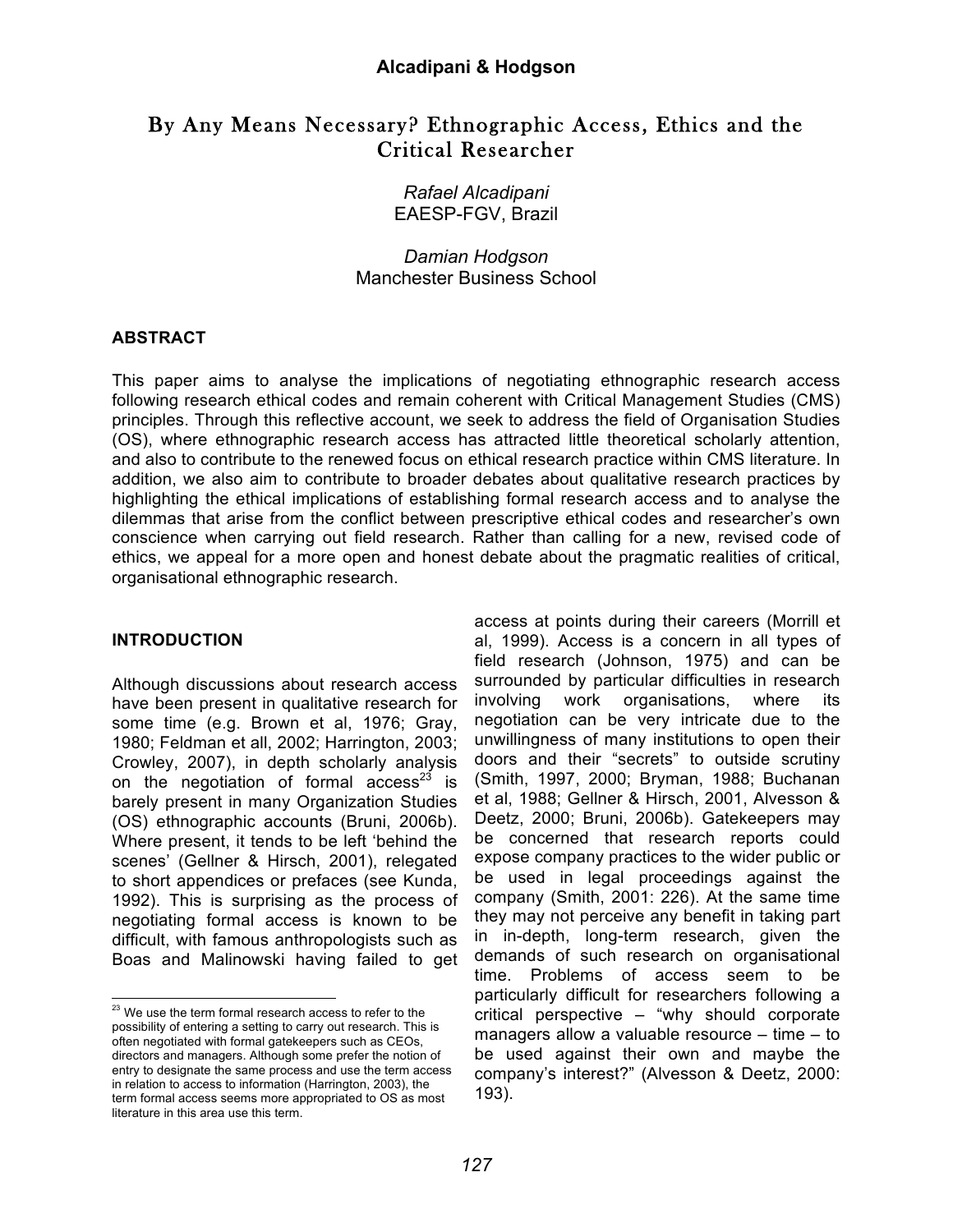Furthermore, taking its lead from medicine and health sociology, social science has increasingly concerned itself with the ethical defensibility of its research methodology and methods, leading to the development in the last 40 years of prescriptive codes of ethics intended to protect the rights of human subjects in research (Beauchamp et al, 1982). These codes, enshrined in the guiding principles of institutional review boards (IRB) and independent ethical committees, have a major impact on the nature of research undertaken within universities and research institutes in the US (Wright, 2005; Rambo, 2007) and increasingly worldwide. The development and refinement of codes of ethics for social science has been welcomed by some as a sensible and helpful set of guidelines (e.g. Guillemin & Gillam, 2004; Murphy & Dingwall, 2001; Bell & Bryman, 2006; Connoly & Reid, 2007). Elsewhere, concerns have been raised regarding the impact of the enforcement of such codes by IRBs (e.g. Nelson, 2004; Gunsalus et al, 2007; Koro-Ljungberg et al, 2007; Tierney and Corwin, 2007).

Our aim in this paper is to analyse the ethical complexity of negotiating access to carry out CMS-oriented ethnographic research in work organisations, in the light of emergent codes of ethics for social scientific research. We seek to contribute to the CMS literature which until very recently (Ferdinand et al, 2008) had under-analysed the ethical aspect of its research practices (Brewis and Wray-Bliss, 2008). More broadly, we aim to raise a challenge to mainstream OS where formal ethnographic research access has attracted very little theoretical scholarly attention (Bruni, 2006b). In addition, we also aim to contribute to broader debates about qualitative research practices by highlighting the ethical implications associated with the practice of establishing formal research access. In a broad sense, we analyse and make explicit tensions between prescriptive ethical codes and researcher's own conscience in relation to access to the field.

To introduce our account, we first highlight the key principles underlining ethical codes in

social research and the increasing impact of research ethics upon social science and OS in particular. We then discuss the centrality of ethics to CMS and the particular challenges of ethnographic research in this tradition, and consider the limitations in the traditional treatment of ethnographic access in light of this. Drawing on the experiences of one of the authors as ethnographer in a newspaper printing site in the UK, we then discuss the practical/ethical dimensions of the struggle to gain and maintain research access while maintaining a clear ethical direction in line with the ethnographer's critical commitments. We conclude with some reflections on the usefulness of codes of ethics in providing guidelines in critical organisational research and in social scientific research more broadly. Rather than calling for a new, revised code of ethics, we appeal for a more open and honest debate about the pragmatic realities of critical, organisational ethnographic research.

### **Research Ethics and the Social Sciences**

In an attempt to deal with ethical concerns since the horrors of experiments conducted by Nazi doctors during World War 2, professional bodies, universities and sponsor agencies have developed codes of ethical conduct, building principally on the Nuremburg Code, the Declaration of Helsinki and in the United States on the Belmont Principles. The Nuremberg Code was established in 1947 as a direct response to the atrocities of Nazi doctors' and represented an attempt to formulate general and basic standards for human experimentation (see Childress, 2000). The Declaration of Helsinki, developed and adopted in 1964 by the World Medical Association, tried to establish a better balance between research subject's interest and the need for scientific investigation which was undermined by the Nuremberg Code (Bell & Bryman, 2006). The Belmont principles (i.e. respect for persons, beneficence and justice) provide the philosophical underpinning for US federal laws that govern research involving human subjects. It also has strong influence on IRB regulations in US universities (see Ilgen et al, 2003). The roots of ethical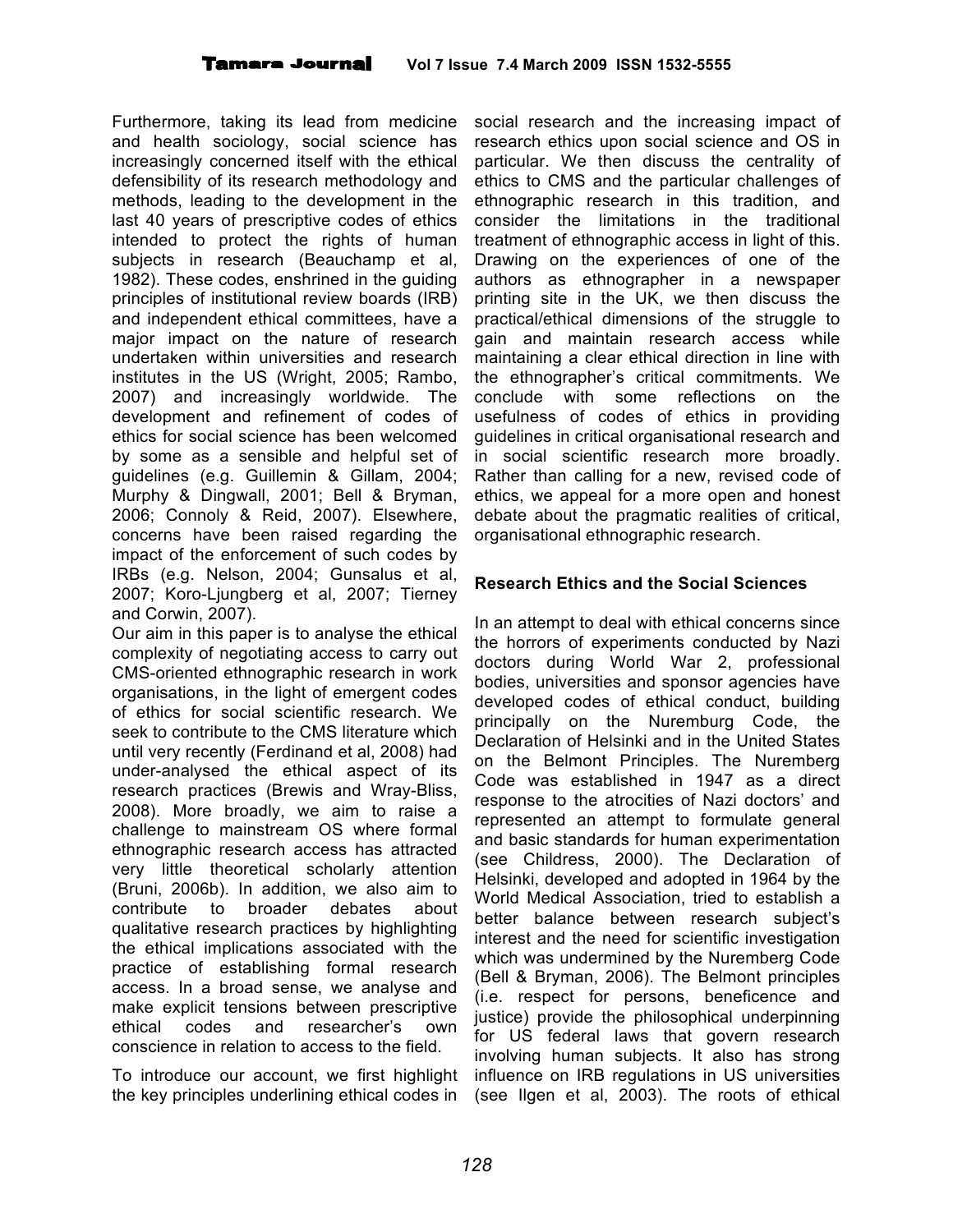concerns in research can therefore be seen to originate in medical and health sciences and were only more recently incorporated by social research<sup>24</sup>.

While codes of ethics have had a presence in social sciences for some time, their application to OS in the US and Europe is an recent phenomenon (Bell & Bryman, 2006). Most ethical codes and debates in social research tend to focus on 3 broad principles: *informed consent*, *the right to privacy and confidentiality,* and *protection from harm* (see Van Maanen, 1983; Punch, 1986; Taylor, 1987; Cassell & Jacobs, 1987; Fontana & Frey, 1994).

The first of these, *informed consent*, was a key concern of the Nuremburg code, and requires research subjects to be accurately informed about the research so that they may make a clear and conscious choice about whether or not they wish to take part (Beauchamp et al, 1982; Hammersley & Atkinson, 1995; Davies, 1999). It is usually argued that exceptions to that principle, such as in the case of covert research, may only be justified where the sensitive nature of the research focus (i.e. criminal or covert activities) would otherwise preclude effective investigation<sup>25</sup> (Fine, 1993; Punch, 1994; Adler & Adler, 1994; Calvey, 2000). *The right to privacy and confidentiality<sup>26</sup>* requires that people's identities and research settings must have their privacy protected during and after the study (Punch, 1994; Adler & Adler, 1994), and that confidentiality must be guaranteed to subjects, groups and/or organisations under scrutiny (Bell & Bryman, 2006; Fetterman, 1989). *Protection from harm* relates to any damage that a research subject or setting may suffer as a consequence of taking part on the research (Kelman, 1982; Hammersley & Atkinson,

1995; Vanderstaay, 2005). Although physical harm is not a common consequence in ethnographies, other forms of harm can occur once the research findings are published. Even when pseudonyms are used, personal and organisational reputations can be undermined (Hammersley & Atkinson, 1995, Punch, 1994).

In the US, where IRBs hold significant influence, but also increasingly in Europe and elsewhere, compliance with these three principles is frequently obligatory for the institutional approval of a research proposal. More generally, though, these principles, specially when deployed by IRBs, tend to assume that they are unproblematic, common-sense, and essentially 'good' rules, that must be accepted and followed by the vast majority of researchers as vital to guarantee respect towards research subjects, which can and should be implemented unproblematically by an effective and conscientious researcher, their application is depicted as straightforward (see Fetterman, 1989; Silverman, 1999; Gill & Johnson, 2002; Bell & Bryman, 2006, to name but a few) regardless of the epistemological position of the researcher, and where ethical dilemmas arise in the field, such principles are intended to offer an appropriate solution (see Taylor, 1987; Vanderstaay, 2005). Codes of conduct have thus been defended as desirable to all organisational researchers, including CMS inspired scholars (Bell & Bryman, 2006); a position we intend to interrogate in this paper. In this way, such research ethical principles are grounded on a rather essential universalistic and prescriptive view of moral and, as such, they are increasingly considered "as universal 'benchmarks' of ethical behaviour" (Cannella & Lincoln, 2007: 316). A consequence of this is that they may be hegemonically imposed on the researcher reducing her/his autonomy and responsibility (cf. Koro-Lujungerg et al, 2007).

While ethics, broadly defined, is likely to have some relevance to all fields of OS, it may be argued that certain epistemological traditions in OS are more concerned with ethical issues than others (see Parker, 1999; Adler, 2002a; Adler, Forbes & Willmott, 2007). In particular critical researchers in OS have developed an epistemological position that constitutes an

 $24$  For an overview on the origins of ethical concerns in qualitative research, see Beauchamp et al (1982) and Punch  $(1994)$ .<br><sup>25</sup> This has fuelled debates around its validity as a research

strategy. For an overview on those debates, see Punch (1994); Adler & Adler (1994); Hammersley & Atkinson (1995);

Davies (1999).<br>
<sup>26</sup> Confidentiality, privacy and assurances of anonymity are overlapping issues (see Davies, 1999)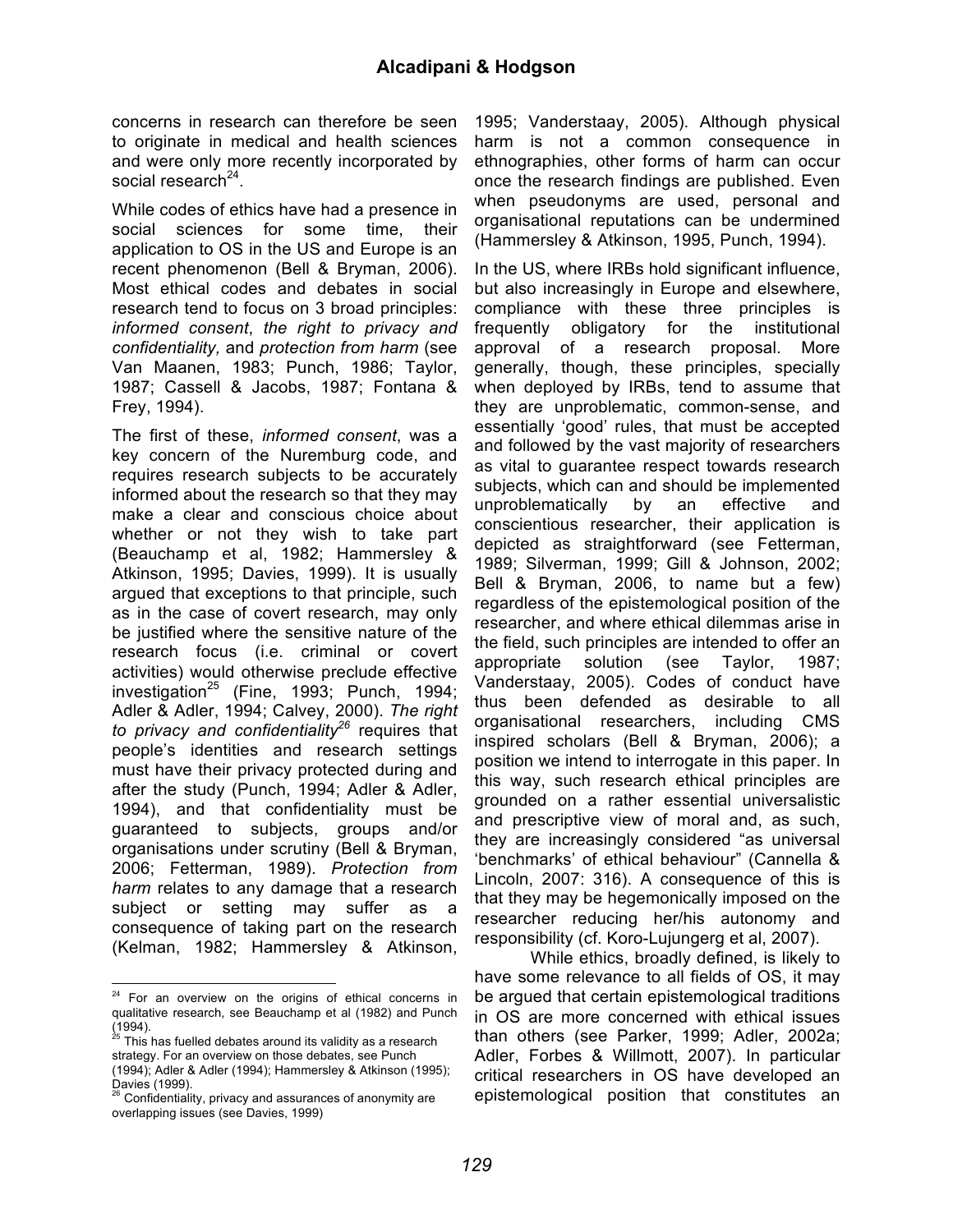essentially ethical endeavour, as we will discuss in the next section.

#### **CMS, Ethics and Power**

While ethical questions are implicitly of relevance to all branches of social science, some sense of moral challenge to the societal *status quo* is unquestionably central to the emergence of critical thought about organisations, ranging from anarchists (e.g. Mikhail Bakunin and Pierre-Joseph Proudhon), utopian socialists (e.g. Henry de Saint-Simon, Robert Owen) and communists (e.g. Karl Marx, Friedrich Engels). In the past 40 years, critical analysis in OS has developed as a distinct research tradition, first through mainly Marxist perspectives (e.g. Braverman, 1974; Marglin, 1974; Burawoy, 1979) and more recently incorporating postmodernist thought (e.g. Cooper & Burrell, 1988). In this context, Critical Management Studies has emerged over the last 15 years<sup>27</sup> as a movement that attempts to encompass different critical traditions in OS. As a consequence, CMS research is far from a unified and coherent body of knowledge due to the diversity of epistemological traditions it draws upon, such as different forms of Marxism and post-Marxism (Thompson, 1989), Critical Theory (Alvesson & Willmott, 1996), critical realism (Fleetwood & Ackroyd, 2004), post-structuralism (Calás & Smircich, 1997), feminist perspectives (Ashcraft & Mumby, 2004), post-colonialism (Prasad, 2003); environmentalism (Forbes & Jermier, 2002), and Foucauldian studies (McKinlay & Starkey, 1998), to mention but a few. As most of those traditions follow different epistemological stances it is no surprise that, in Adler's words, 'too few of us (in CMS) would ever be able to agree on anything much' (Adler, 2002, p. 388). As a consequence, internal debates have been taking place regarding the nature of critique in CMS (e.g. Boje et al, 2001; Calás & Smircich, 2002), whether CMS aims to

produce more "humane" and ethical management practices or is opposed to the institution of management altogether (e.g. Parker, 2002; Clegg et al, 2006; Willmott, 2006; Adler, Forbes & Willmott, 2007), the potential exclusion of other critical voices by CMS (see Bhom & Spoelstra, 2004; Ackroyd, 2004; Wray-Bliss, 2004) and structuralist and poststructuralist positions on issues of power in the workplace (see Parker, 1999; Willmott & Knights, 1989; Thompson & Ackroyd, 1995). Despite this ongoing debate, it has been argued that there are also unifying characteristics common to most or all CMS positions (Fournier & Grey, 2000; Adler, Forbes & Willmott, 2007). Parker (2002) argues that when someone claims to do critical work in OS, she/he is saying something about her/his political identity (that it is broadly left-wing/liberal) and is expressing distrust for conventional positivist methodology. Similarly, Fournier and Grey (2000) advocate that critical research in OS organises itself around three core propositions: *nonperformativity* (being unconcerned with the development of knowledge aimed to increase organisational efficiency and not seeing management as a "desirable given"); the *denaturalisation* of what is usually taken for granted (e.g. hierarchy, profit, efficiency) and *reflexivity*, the commitment to interrogate one's own research claims.

Fundamentally, then, CMS does not find mainstream management to be either "intellectually coherent and/or ethically defensible" (Willmott, 1995: 36). Its 'mission, therefore, is to challenge the oppressive character of management and organisation (Alvesson & Willmott, 1992; Adler, 2002); to maintain a critical stance towards instrumental reason (Alvesson & Willmott, 1996); to oppose dominant power, ideology, managerial privilege, and hierarchy; and to analyse relations between power and knowledge, especially showing how forms of knowledge that appear to be neutral reinforce asymmetrical relations of power (Adler, Forbes & Willmott, 2007; McKinlay & Starkey, 1998). In this sense, critical approaches to OS are strongly linked to some conception of ethics; not only because it is largely motivated from an ethical position but

 $27$  For an analysis of the development of CMS see Fournier & Grey, 2002; Grey & Willmott, 2005; Parker, 2002; Adler, Forbes & Willmott, 2007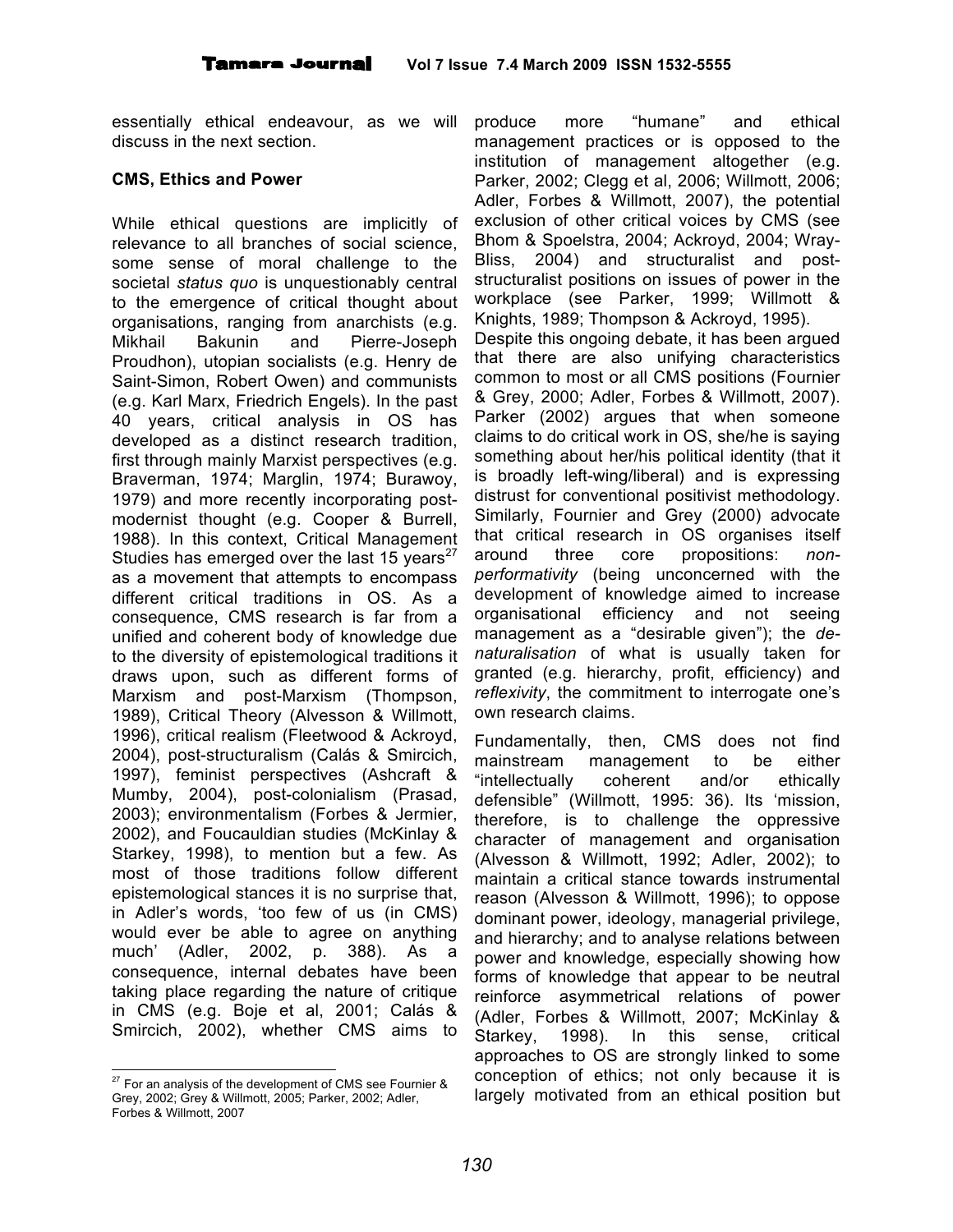also because the possibility to name the behaviour of others as problematic (Collins & Wray-Bliss, 2005) is the main condition of possibility for critical research (Latour, 2005). As a result when critical research makes assertions about the oppressive or exploitative character of managerial or organisational practices, an implicit or explicit ethical judgment is made<sup>28</sup>.

Thus analysing issues of power tends to be a central topic in CMS-oriented research. Given the movement's epistemological diversity, power can be theorized in distinctive and sometimes conflicting ways within CMS research<sup>29</sup>. However, a dominant theme in recent CMS work draws on a Foucauldian notion of power to focus on how power relations are constituted in specific organisational settings (e.g.: Willmott & Knights, 1989; Townley, 1994; McKinlay & Starkey, 1998; Hodgson, 2002). Foucault (1975 and 2000) largely rejects the association of power with repression and constraint and instead describes power relations as polyvalent, capillary, strategic and productive, enabling certain possibilities while rendering others more difficult. In Foucault's own words, "the exercise of power is a 'conduct of conducts' and a management of possibilities" (Foucault, 2000: 341). This is the notion of power adopted in this paper, particularly when considering the researcher's location and her/his constitution within, through and in furtherance of particular relations of power.

As critical perspectives in OS typically rely on ethnography as a research strategy (see: Roy, 1952; Beynon, 1975; Burawoy, 1979; Kondo, 1990, Kunda, 1992), the next section will explore what may constitute a CMS inspired ethnography.

#### **Ethnography and CMS**

Ethnography can be defined in different ways: as a particular kind of fieldwork activity, as an intellectual paradigm or as a narrative style (Bate, 1997). It "yields empirical data about the lives of people in a specific situation" (Spradley, 1979: 13) and involves "the ethnographer participating, overtly or covertly, in people's activities for an extended period of time, watching what happens, listening to what is said, asking questions" (Hammersley & Atkinson, 1995:1). Pioneering ethnographic research in OS followed realist wisdom (Marcus & Cushman, 1982), based on the assumption that reality exists "out there" and that the role of the ethnographer is to preserve a non-intrusive presence in the field, acting as a neutral observer (Sanday, 1979; Marcus & Cushman, 1982; Van Maanen, 1988). Later, this work was supplemented but not supplanted by ethnography drawing on symbolic interactionism (Pondy et al, 1983; Gagliardi, 1990), in which the interpreter has a more explicitly active role, as an authorial voice in translating and transforming discourses into written texts, and it is argued typically privileging her/his experience over the native's. In such work, heterogeneous elements are usually suppressed given room to an integrated portrait of institutional foreground against a coherent cultural background (Jeffcutt, 1994; Linstead, 1993).

From the 1980s onwards, post-modern inspired critiques stormed ethnography, challenging the totalising gaze of the ethnographer, her/his ability to impose interpretation and thus how the "native" was represented in ethnographic accounts. Such critiques have undermined the researcher's ability and ethical 'right' to create textual order via the suppression of dissonant voices. In place of absolute and authoritative accounts, it is argued that knowledge generated via ethnography must be an enactment of multiple voices and realities (see Marcus & Cushman, 1982; Clifford & Marcus, 1986; Marcus & Fischer, 1986; Clifford, 1988; Marcus, 1994), and should draw attention to issues of text, language and authorship in ethnography (Van Maanen, 1995; Marcus, 1997; Atkinson et al, 2001). The post-modern challenges have influenced not only anthropology (see Marcus, 1997) and the concerns of critical ethnography

 $28$  This claim is itself is a contentious issue; see Clegg et al., 2006, Collins and Wray-Bliss, 2005.<br><sup>29</sup> For an overview on different possibilities of theorizing power

following a critical stance, see Clegg (1989) and Clegg, Courpasson & Phillips (2006).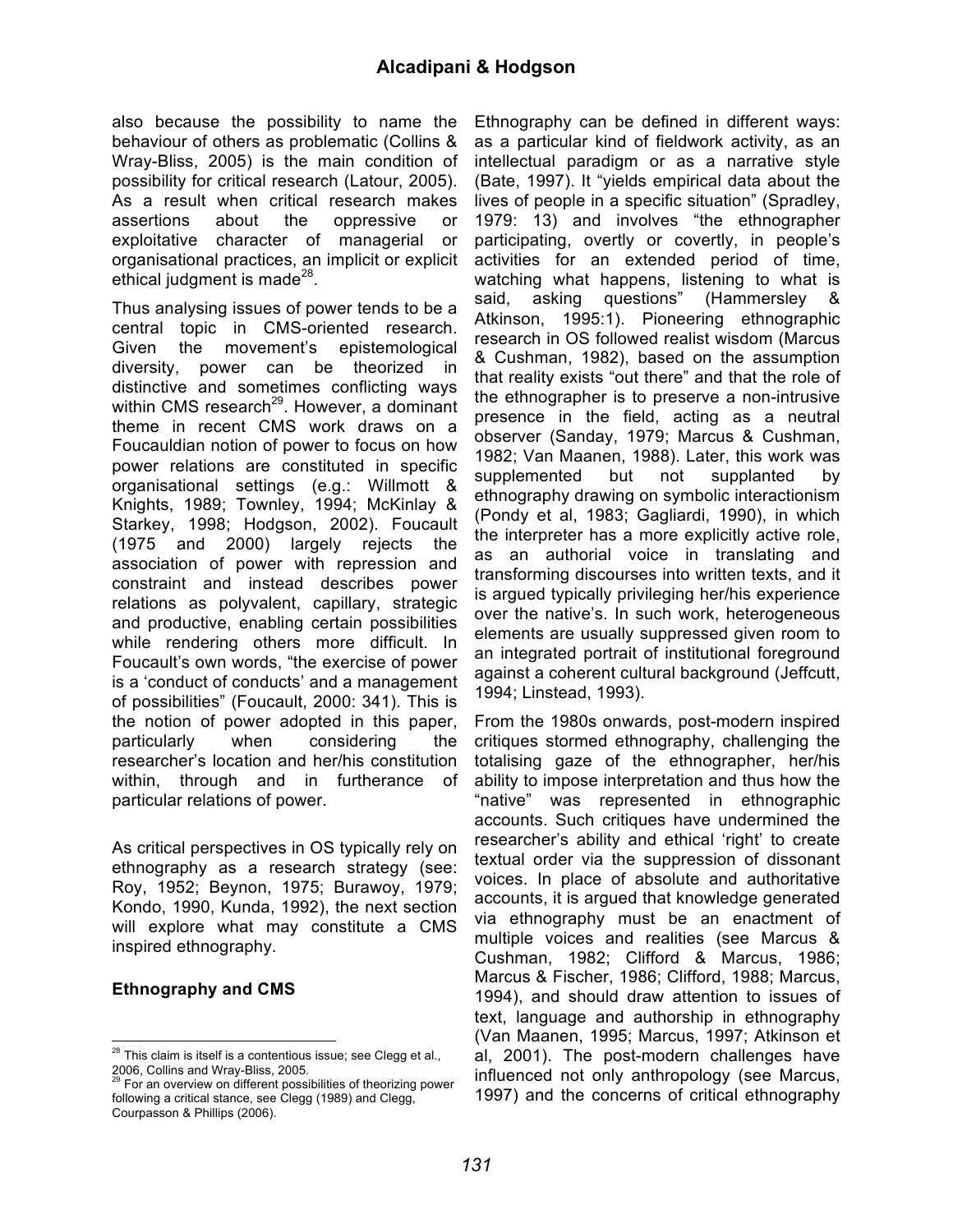(see Thomas, 1993; Marcus, 1999) but also OS (see Jeffcutt, 1994; Linstead, 1993; Watson, 2000; Banerjee & Linstead, 2004; Bruni, 2005 among others).

Such tendencies have had major implications for critical perspectives in OS, given their traditional reliance upon reflexive, qualitative methodologies such as ethnography (e.g. Beynon, 1975; Burawoy, 1979; Leidner, 1983; Linstead, 1985; Kondo,1990). Due to the epistemological diversity of CMS-inspired research, it is impossible to provide a clear cut and generic definition of what constitutes critical ethnography in OS. However, common characteristics one would associate with CMS-inspired ethnographic research may include exploring the ongoing performance of power relations, regimes of truth, domination and resistance; describing and analyzing hidden issues, agendas and assumptions; a scepticism towards "value free" facts; a concern with reflexivity; a sensitivity to the political concerns underpinning research; and a preoccupation with deprived and powerless groups; and, therefore, a focus on the possibility of social change (see Thomas, 1993; Jordan & Yeomas, 1995; Marcus, 1999; Foley, 2002; Forester, 2003).

### **Practicalities of the Trade: Ethnography and Fieldwork Access in Organisations**

Ethnography has an important and distinct presence in Organisation Studies (OS), where it has been vital to developing a deeper understanding about the world of management, organisations and work (Van Maanen, 1979; Rosen, 1991; Bate, 1997; Smith, 2000). The uses of ethnography as a research strategy in OS have led to ongoing epistemological debates about representation, language and truth claims (Rosen, 1991; Jeffcutt, 1994; Linstead, 1993; Jones, 2000) and to an extent, concerns with ethical debates around ethnography. Less frequent, however, are academic debates associated with ethnographic research practice. Indeed, many writers have divided ethnography into different phases (Van

Maanen, 1995; Denzin, 1997, Bryman, 2001), One consequence of this has been to focus attention upon the reflexive ethnographic moments (such as analysing empirical material, or writing ethnographic accounts), where ontological, epistemological and ethical dilemmas arise and need to be properly addressed. This enhanced focus is largely to the detriment of the practical ethnographic moments, which are seen as theoretically unproblematic and technical, to be dealt with managerially and pragmatically (see Fetterman, 1989; Van Maanen, 1995; Bryman, 2001). For instance, although writing fieldnotes has attracted attention in ethnographic research, it tends to be treated as a practicality about which experienced scholars can advise novice researchers (see Emerson et al, 1995), and even post-modern inspired critiques have not challenged or questioned those practicalities (Van Maanen, 1995; Marcus, 1997). In such moments, by implication, it may be argued that following a clear ethical code is sufficient to deal with ethical dilemmas in the practical moments of ethnography, as ontological and epistemological issues are not at stake.

As an example of a practical step in ethnography, some research textbooks have tried to provide some insights into dealing with the access problem (Bryman, 1988) by offering advice on strategies intended to secure access. Examples of such strategies are*: forms of impression management* (Johnson, 1975; Agar, 1980; Fetterman, 1989; Silverman, 1999; Hammersley & Atkinson, 1995; Feldman et al 2002), *obtaining bottom-up access* (Silverman, 1999), *being non-judgemental* (Silverman, 1999; Hammersley & Atkinson, 1995), *establishing a contract* (Silverman, 1999), *using researcher's personal and institutional networks* (Agar, 1980; Bryman, 1988; Hammersley & Atkinson, 1995; Gill & Johnson, 2002); *minor forms of deception* (Johnson, 1975; Hammersley & Atkinson, 1995; Alvesson & Deetz, 2000), *gaining access progressively* (Johnson, 1975), *developing and nurturing relationships with important actors* (Bryman, 1988; Fetterman, 1989; Feldman et al, 2002); *the effective management of gatekeepers* (Morrill et al, 1999); *eliciting the sponsorship of*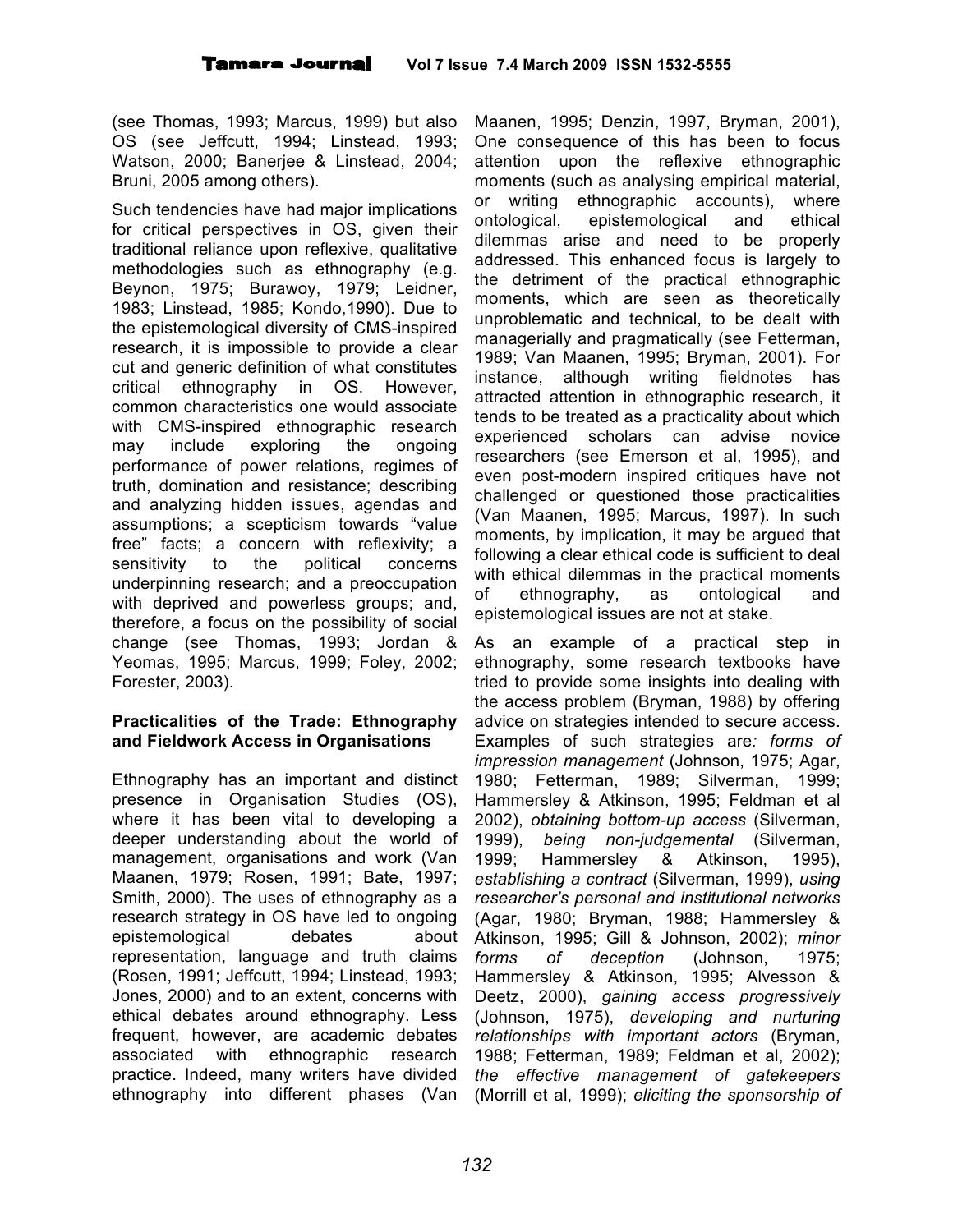*a senior scholar to get access*; *becoming a change agent* (Gummesson, 2000) and *undertaking covert research* (Alvesson & Deetz, 2000). Moreover, to have some sort of reciprocity from the researcher to the organisation studied (e.g. offering feedback sections, training, etc) is not only presented as an access strategy, but also as a good practice (Brown, et al, 1976; Bryman, 1988; Ram, 2000; Gill & Johnson, 2002; Hammersley & Atkinson, 1995; Silverman, 1999) or even as a reciprocal ethical obligation (Bell & Bryman, 2006). Once access is granted, the problem is converted into an issue of 'managing' the fieldwork process and relations (Silverman, 1999; Hammersley & Atkinson, 1995; Gill & Johnson, 2002; Feldman et al, 2002). Even an entrepreneurial approach has been advocated to address fieldwork contingencies (Ram, 2000). The pressures resulting from the perceived danger of losing formal access are rarely addressed explicitly. In this way, the consensus in general accounts about acquiring and keeping access is that the successful deployment of the correct set of strategies and management of certain aspects of the relationship by the researcher will eventually grant and maintain access. As a consequence, it is portrayed as a neutral and operational task, with little or no ethical consequence (beyond debates about the moral validity of employing covert research strategies e.g. Bulmer, 1982).

Portraying access in this manner reflects an assumption that the researcher has significant control over the field, attributing too much agency to the researcher and too little to the researched. This reinforces the idea of research subjects under the control of the researcher (with the right managerial qualities) a notion that has significant ethical consequences for critically-inspired research (Wray-Bliss, 2003). This also often implies that organisations remain stable during and after the negotiation of access, depicting organisations as singular entities with a unified will (i.e. to allow or deny access). As discussed below, the ethnographer tends to be swiftly disabused of this misconception

faced with the realities of conducting research in any work organisation. Moreover, this kind of guidance is implicitly underlined by an instrumental rationality which also poses dilemmas for critical researchers intent upon challenging and critiquing this form of instrumental reason and action.

The intention below is to address this tendency by underlining struggles and ethical challenges faced by one of the authors in his attempts to gain and hold onto access for ethnographic research, and at the same time to maintain a clear ethical stance derived from his critical perspective, given the pragmatic complexity of a typical research encounter.

#### **The Struggle for Formal Access: A Confession**

In February 2005, one of the authors of this paper<sup>30</sup> started negotiations to get formal access to carry out fieldwork within the offices of a British newspaper. My main research aim was to conduct an extended critical ethnography looking at the impact of organisational change on individuals working in an industry in decline, the newspaper industry (Meyer, 2004). Attempts to get research access involved directly three distinct but interconnected organisations: 31 , FailCo and OneCo. RedPaper is a regional newspaper that was moving production from one printing site (FailCo) to another (OneCo). Although I first gained agreement to conduct research at RedPaper, I eventually ended up conducting ethnography at OneCo eight months after I started negotiating access. I conducted this ethnography while 4 out of the 9 OneCo presses were being replaced at a cost of £45 million, a cost shared by OneCo and RedPaper (to the great relief of OneCo as they were at this time under threat of closure due to overcapacity in the industry). Throughout this period of negotiation, I took detailed fieldnotes after every relevant event (e.g. meeting, phone call conversation, informal chat, etc.). The account

 $30$  In keeping with the traditions of the confessional ethnographic tale (Van Maanen, 1988), the researcher will henceforth be referred to in the first person.

The company names cannot be revealed.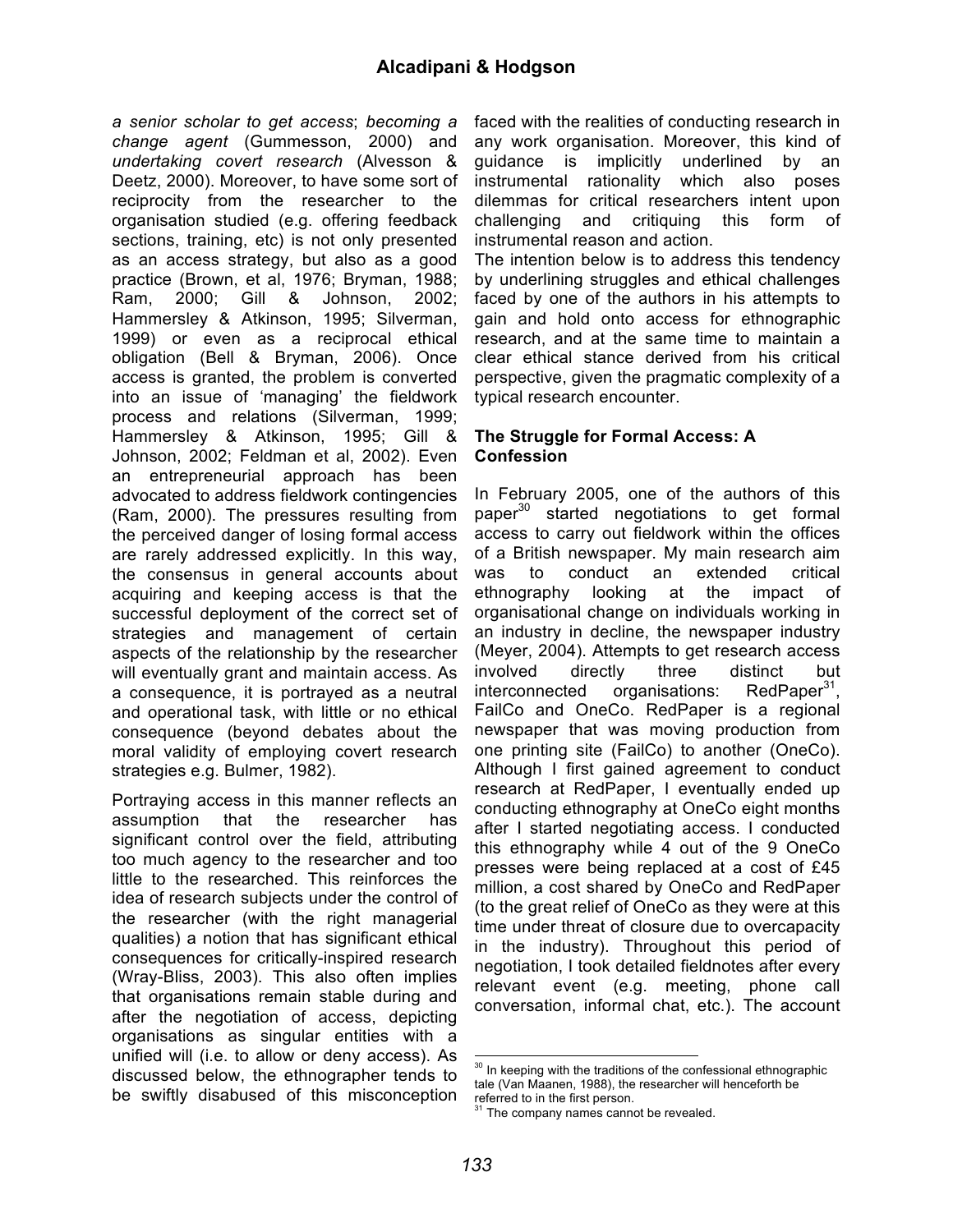of access negotiation below is drawn from these fieldnotes.

My attempts to gain formal access to conduct fieldwork began with two meetings with the editor of RedPaper in March, 2005. In these meetings, I explained my interest in conducting ethnography at RedPaper newsroom. The editor replied he saw no problem with this, asking that I should write a one page proposal for the approval of the RedPaper Managing Director (MD). Although I sent the requested proposal immediately, it was not until July 2005, after four months of almost daily (and increasingly desperate) telephone calls to the editor's Personal Assistant (PA), that I finally secured a meeting with the editor and the MD where access was granted. They also insisted that before I started, I should be given an overview of the various departments of RedPaper, and it was during this tour that I was taken by RedPaper's Production Director (PD) to visit the OneCo and FailCo printing sites.

In August 2005 I finally started my observation of activities in the RedPaper newsroom. However, after one week in the newsroom, I was asked to see the editor and the MD again. Although very friendly, they explained that there was a new Chief Executive Officer (CEO) at RedPaper who was proposing some deep changes in the organization that would create discomfort and they were not willing to have an outsider documenting this process<sup>32</sup>. To my deep disquiet, the editor stated his position;

"You can only do interviews. You will need to send all questions you will ask people in advance. I will select the questions you can ask and the people you can speak to. I will want to see all your interview transcripts. My lawyers will read your final report and you will need to sign a confidentiality agreement"

Extremely worried, I replied I could not accept this due to methodological and ethical constraints - these new conditions of access made my research aim impracticable and I had no viable alternative subject organisation in this industry. The MD asked if I had any other ideas and I suggested that I might research the printing side of the business where other significant changes were taking place. They agreed to this and ended the meeting saying that the MD and I would meet on the next day to discuss details.

However, the next day never came. For another month, I kept in touch with the PD explaining and demonstrating my anxiety and visiting his department regularly under the pretext of making some initial observations. In this time I again phoned the MD's PA repeatedly without any reply from the MD himself. Finally, in September 2005, the RedPaper PD contacted me to say he had the 'all-clear' from the MD to provide research access at their contracted printing sites and that he was willing to help.

I then submitted a new proposal suggesting a 9 month research project analysing changes in the RedPaper hired printing facilities, covering FailCo and OneCo. The PD said he would arrange access, but made it clear that it would be very difficult at FailCo; as relations between RedPaper and FailCo were poor and "they might think you are spying for us". Things now moved very quickly; the PD confirmed I could not research FailCo but arranged a meeting with the MD of OneCo and advised me on what to say at this meeting. I felt he was clearly driving the research towards OneCo where the new presses were being installed. He suggested that to increase my chances of access at OneCo, I should offer training in change management to OneCo managers. I was unhappy at the prospect of delivering training, but decided to do whatever was necessary to get access as by now I couldn't afford any more delays.

Finally, by late September 2005 I had a meeting with the RedPaper PD, the OneCo MD and the OneCo Senior Production Manager (SPM). It took no more than 15 minutes. After seeing my proposal, the MD assured I could stay there for as long as I wanted and that everything would

<sup>&</sup>lt;sup>32</sup> Seven months after this meeting, one in each three journalists and more than 30 administrative personnel were made redundant at RedPaper. They also changed their editorial structure.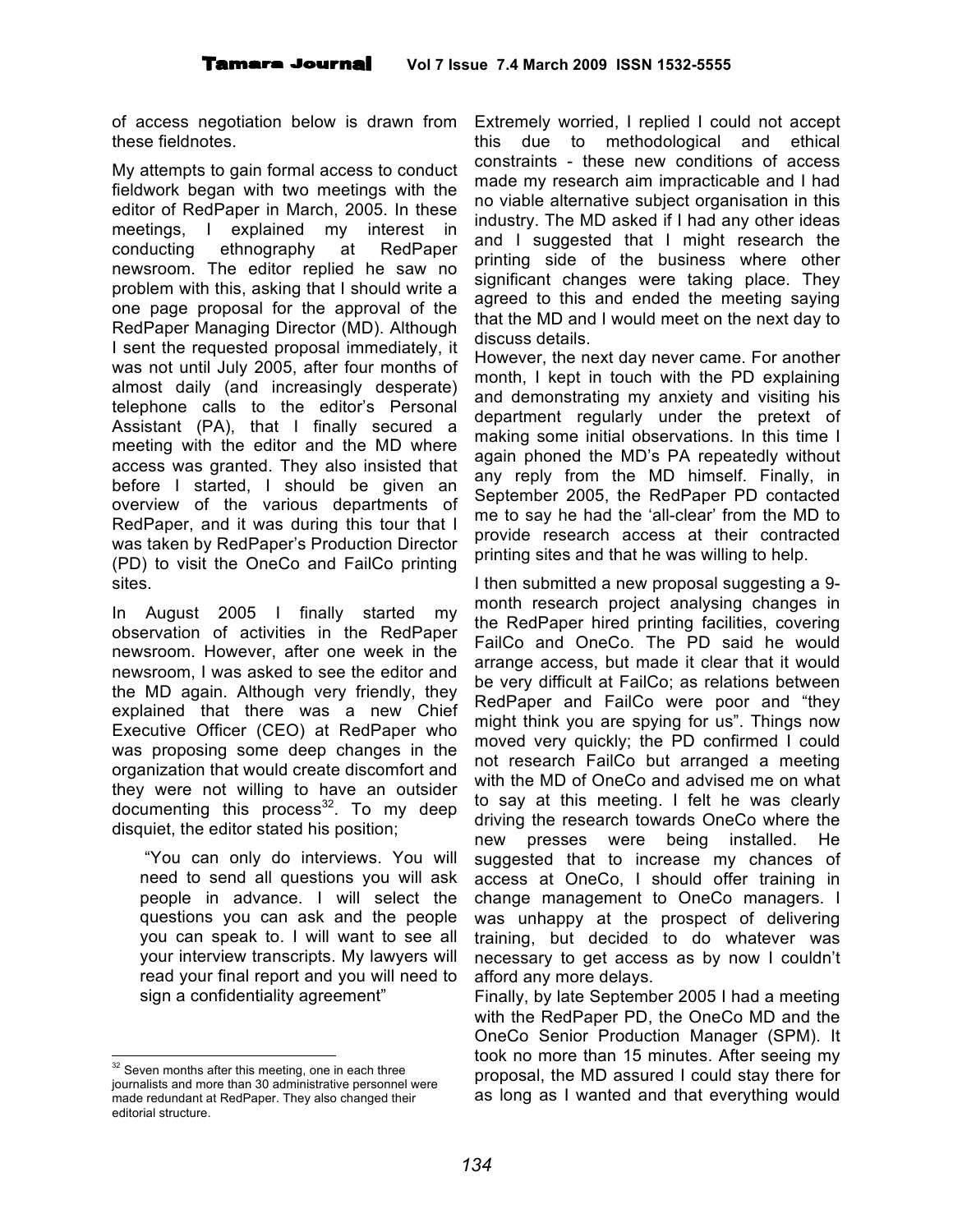be open to me because his company had "nothing to hide". He asked me to make two presentations about my research before I could start, one to trade union representatives and another to OneCo managers, to address concerns about my presence, to underline my independence and to show that there was no hidden managerial agenda behind my daily observations. No mention was made about offering training to OneCo managers. Also, I would be allowed to use the data gathered for academic purposes, provided that I agreed to protect the anonymity of the company and of individuals and to give a feedback session presenting my research findings. I saw no ethical issues at this stage as was confident I had considered the necessary ethical safeguards while negotiating formal access. However, as I left the access meeting extremely happy, the RedPaper PD said "it will be very good to have you here…You will be my eyes and ears in this project - you will be our man on the ground". I was deeply unhappy about his remarks, but I decided at this point to keep quiet. My intention was to see how things would develop, in the belief that anything I said at this point could only endanger the precarious research access I had barely established, and with the intention of dealing with this situation as and when it arose.

One week later, I met the trade union representatives. During this meeting, the MD made it entirely clear that this was a process of communication rather than consultation, and that the research would take place regardless of the representatives' reaction. Once I finished explaining how I would work, the SPM said rather aggressively: ""This is to shut you up and show that we are not afraid of having an outsider observing what we do. We have f\*\*king nothing to hide". In the meeting with OneCo managers, the MD made it clear that helping my research was agreed between RedPaper and OneCo, that again this was a process of one-way communication and that all managers should provide whatever information I required. The SPM firmly emphasised that I had complete access. In both meetings I stressed very

clearly that all information I gathered would be confidential, used solely for academic proposes and no names would be disclosed to anybody under any circumstances.

At this point, then, formal access may be seen to be secured, information provided and organisational consent gained, although of course, as is widely recognised, this process continues throughout the research project. The next section will deal with the specific requirements of the three ethical principles cited above: *informed consent*, *privacy* and *confidentiality rights,* and *protection from harm*, in light of the ongoing process of access negotiation. A key focus is the close link between formal access and ethical concerns as well as the problems involved in following ethical guidance for social research.

#### **Access and Ethics in Practice**

The difficulties associated with informed consent in ethnographic research are well known (e.g. Punch, 1994; Fontana & Frey, 1994; Adler & Adler, 1994; Hammersley & Atkinson, 1995; Davies, 1999), and the notion of consent proved very problematic in this research. I was introduced to OneCo by RedPaper whose investment was securing OneCo's future and which was also owner of two presses being commissioned at the printing site. Later, while in the field, OneCo senior managers confirmed to me that I was only allowed to stay there so as to keep OneCo's good relationship with RedPaper. Once formal access was granted by the OneCo MD, this left little leeway for other parts of OneCo to refuse consent, as shown above in the meetings with trade union representatives and OneCo managers - a command had been issued by the MD and had to be followed. I felt rather uncomfortable taking advantage of established hierarchical structures of control, the selfsame structures that my CMS-oriented research aimed to critique; overall, this seemed an inauspicious way to start the study.

With this in mind, I was very concerned to secure informed consent from individuals as the research progressed. In practice, this proved very difficult to achieve in any meaningful way;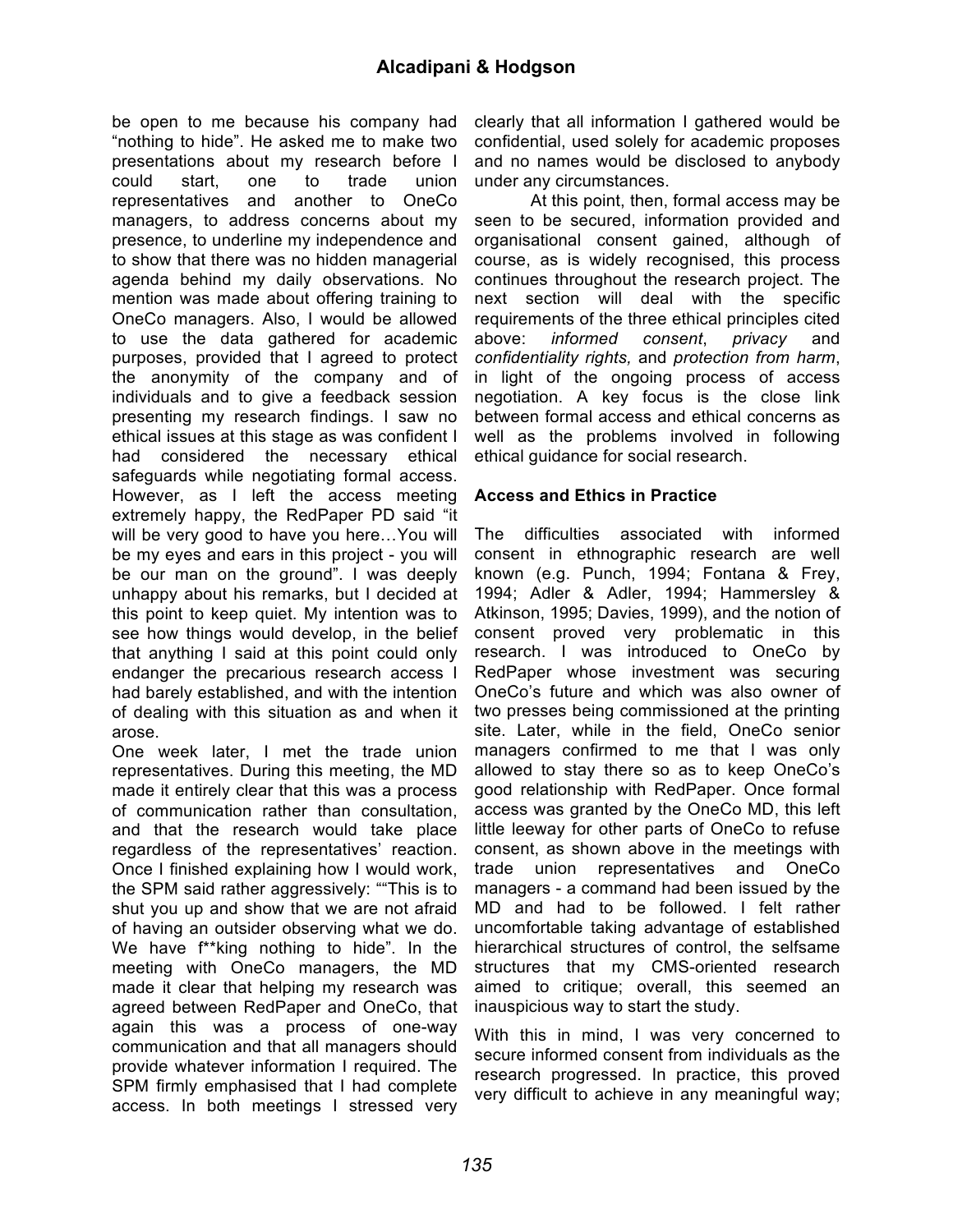securing informed consent from 35 people on a construction site, or from 10 busy managers at the outset of each meeting, posed a range of difficulties. After few weeks in the field, a customary response to requests for consent was "F\*ck off mate, you always ask this sh\*t. Of course I agree, pal". When I attempted on one occasion to ask the same question to everyone present in a meeting, I was politely told to shut up. Thus specific conditions, both in terms of how organisational access was initially granted and in terms of practical realities of the field, made informed consent a much less meaningful concept. It also highlights the tension between what personal judgements of appropriate behaviour and the ethical principles I am supposed to sponsor.

In terms of privacy and confidentiality rights the situation was no more straightforward. By assuring formal access with total openness, in theory the MD undermined any possibility of preserving individual privacy from the researcher's scrutiny, at least on work-related issues. When I asked questions about particular situations or individuals, people had total discretion on what to say, but in practice they very rarely chose not to answer. The extent to which this was in any sense a free choice is clearly debatable. Similarly, confidentiality was complex given the role of the RedPaper PD as gatekeeper. Given his comments about my role as "his eyes and ears, his man on the ground", he clearly assumed that by granting me access, I would provide him with insider information about OneCo issues. On the one hand, I strongly felt that by doing so I may be breaching OneCo confidentiality by releasing any OneCo information to a third party (indeed, one of their key customers and investors, RedPaper). However, the PD position was not a clear one; although not employed by OneCo, he had an office within OneCo and sat on the OneCo executive board responsible for the installation of the new machinery.

This situation was clearly very delicate, as the PD and I developed a level of trust in our personal relationship. On several occasions,

he disclosed very sensitive information about RedPaper and continued as my supportive sponsor for securing wider access within the organisation. As a consequence, I felt that I owed him something. While I was conducting my fieldwork we had two meetings at RedPaper's headquarters where he asked for what I considered private information about OneCo. On each occasion, I underlined my commitments to confidentiality and the need to follow strict research ethical guidelines. His response was; "Come on, mate. Life is about trade-offs. Your research has to be good for all of us". At the time of the first meeting, I had seen nothing that could be considered any kind of threat to RedPaper's interests. However, as my research progressed, numerous issues emerged; for example, it became clear that some OneCo managers were deliberately allocating some expenses to the installation project budget that were not part of the installation itself, with the consent of the OneCo MD. Following my conscience, I felt I could not disclose this to the newspaper PD – and at the same time, I felt very guilty *not* passing on this information to him, given his support.

Instead, during our meetings we talked about less sensitive OneCo issues, which could not occur without disclosing information I did not regard as confidential. So, although I made careful attempts to preserve OneCo's confidentiality, there is nonetheless the possibility that he elicited from me information he would not be able to get otherwise. I considered asking the OneCo MD what kind of issues I could discuss with the RedPaper PD. However, this I felt would reinforce the impression that I was set up as a spy for RedPaper and would endanger my access, not least as the MD may not be aware of my meetings with the PD. Moreover, I felt that the OneCo MD was not entirely happy with my presence in his factory and this would provide justification for him to end my access. At the same time, as both companies were partners in a major capital investment, it seemed to me more likely that such a discussion with the OneCo MD would undermine trust between OneCo and RedPaper and would again be hard to justify both ethically and practically.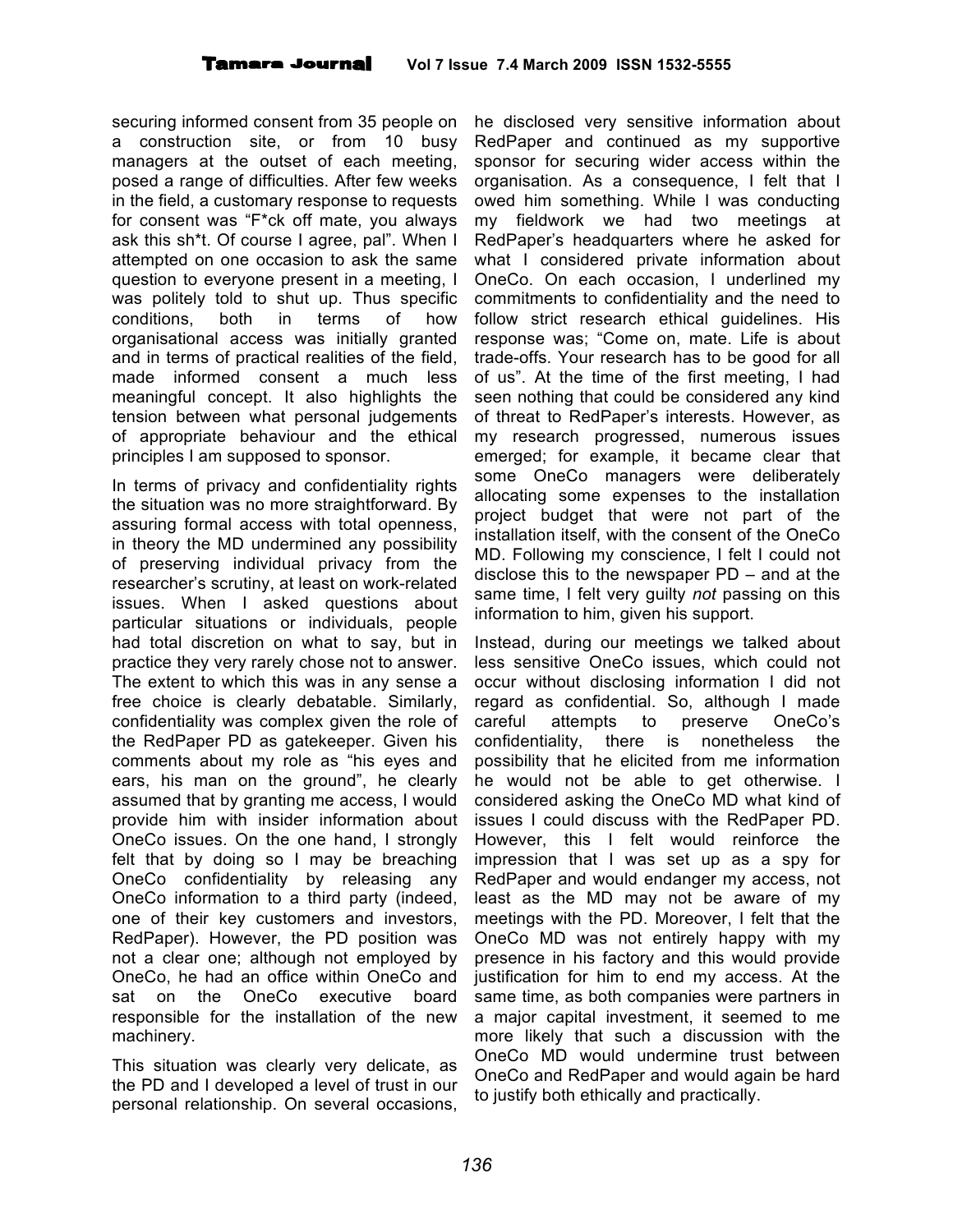In relation to the ethical commitment to protection from harm, the situation again was challenging. While in the field, I routinely witnessed instances of sabotage, bullying and racism. Some forms of sabotage are particularly dangerous when a press is running at 80mph, not only disrupting production (perhaps not of central concern to a critical scholar) but also putting other individuals at risk. Racist comments were continuously addressed towards Asian workers and managers, and bullying was widely practiced. For example, I witnessed various acts of bullying from a manager who was at the time under investigation for bullying. I was asked in privacy by a senior manager and an HR officer if I had anything to mention regarding his case and I refused to make any comments on the grounds of the ethical guidelines underpinning my research – my standard response in similar situations. My rationale here was that reporting perpetrators of any problematic act would breach my confidentiality agreement (explicitly guaranteed to trade union representatives and managers in my first meetings) and could cause serious harm to the individuals concerned. I deliberated over this for some time, and despite the soundness of the action according to ethical research guidelines, I felt I was not doing the right thing. This was a paradoxical situation because to protect some people from harm I keep silent about people's attitudes and actions that were clearly harming others.

At the same time, it must be said that my concerns were not only ethical; there was also the instrumental need to keep the research going. I felt that suspicions that I may provide information to senior managers or to workers would undermine trust in me and destroy any possibility of gathering meaningful ethnographic data. For instance, revealing to workers instances when management manipulated internal selection processes, or lied to employees to encourage particular individuals to apply for voluntary redundancy would certainly put my access at risk. Despite feeling guilty for not exposing such practices, I choose to do whatever was

necessary to keep the research going. Thus, ironically, recourse to ethical guidelines allowed me to keep the research relations intact despite personal misgivings. This use of an ethical code to avoid making difficult moral decisions was particularly problematic in light of my critical research commitments, and my intention of highlighting ethical concerns with instrumental action in organisations.

While the section before has described my struggle to get formal access to carry out intensive fieldwork, this section has focused on the paradoxical situations encountered in attempting to apply ethical principles in the light of not-untypical organisational power relations associated with access. In the following section we will develop this discussion and reflect upon the space for ethical action and coherence for the critical researcher engaged in ethnography.

# **Discussions**

Gaining formal access to carry out this ethnography was complex due to the political fluidity of the situation encountered; supposed gatekeepers had their influence curtailed when a new CEO was appointed, and other gatekeepers were compelled to allow access as pressure was brought to bear by RedPaper upon OneCo. Contrary to the view of the researcher dealing with a mere practical difficulty (to be overcome by the use of the correct strategies and managerial skills), I felt deeply powerless and forced to exploit all of the limited possibilities available during the process of negotiating research access, including persistence - phoning up to the point of annoyance at times was my only possible influence on events. In addition, it was clear that organisational gatekeepers actively shaped the nature of access according to their own interests and agendas, with major implications for my fieldwork. In this way, as research access moved from a newsroom to a printing site, the kind of knowledge which could be generated also changed; a set of interviews with pre-selected questions and people in a newsroom creates different knowledge and implies different methodological and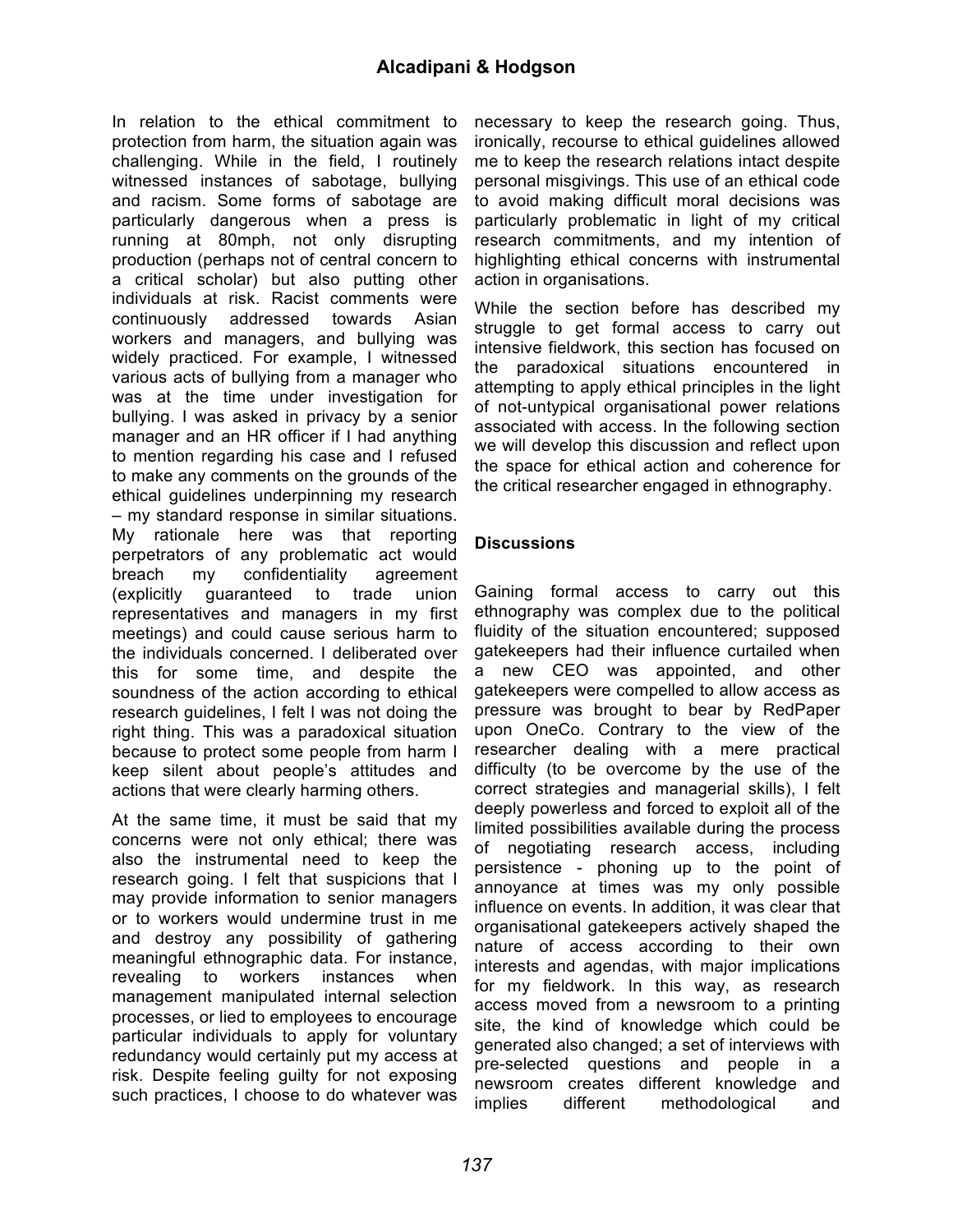epistemological assumptions compared to the ethnography conducted in the printing plant, even where the same research issues are pursued. Organisational power relations regarding formal access were continually shaping my research possibilities at the same time that the process of negotiating formal access posed very important questions about the research aims and objectives, the approach that was being followed, how data would be collected, and threw up considerable ethical dilemmas.

The set of conditions and power relations within the field associated with access also impacted how I deployed what seem to be very neutral and straightforward ethical principles in practice. During fieldwork, situations were much more complex and fluid than any code or principle could predict. The confessional account above illustrates how prescribed ethical codes when faced with contentious issues in practice can raise serious tensions for the researcher. When facing such situations, I was constantly striving for some balance between my own conscience and the need of keeping the research going; codes of research ethics became a resource to be deployed tactically in this process. In some situations, following general principles of research ethics often did not run counter to my interests and or personal morality (e.g. when refusing to act as a spy). However, following generic ethical principles in other occasions collided with my personal moral convictions (e.g. when I did not blow the whistle when faced with acts of racism and bullying). Indeed, in many situations ethical guidelines provided an excuse to withhold information in order to keep good field relations and maintain my research access, and provided a rationale for disregarding both personal moral misgivings and critical research commitments. This suggests that by highlighting the benefit of ethical codes for critical management research, Bell & Bryman (2006) disregard those consequences of its application that can run counter to vital CMS commitments.

In light of CMS main principles discussed before, how can a critical inspired researcher

remain silent after witnessing acts of bullying, harassment and racism, or where managers were clearly and deliberately misleading workers? It can be argued that the researcher is not silent because s/he will write academic papers (like this), give lectures, seminars, etc and by highlighting such activities, they will reduce the likelihood of such acts recurring (Taylor, 1987). However, by doing this the researcher will typically be communicating to people who may be aware of such situations and who can do nothing in the setting under investigation. Silence to conform to ethical guidelines (and to maintain research access) serves in many cases to allow ethicallyproblematic events to persist; an outcome hard to tally with core critically-oriented research commitments. Moreover, given the observed lack of impact of CMS outside of academic circles (Parker, 2002; Clegg et al, 2006), it is very unlikely that such research will do anything to prevent similar abuses from happening again.

Furthermore, all negotiations to get formal access to carry out this ethnography took place first with powerful actors who used autocratic practices to make this research happen. If it is assumed that inequalities, power mechanisms, exploitation, etc are not *a priori* given in the order of things, but are constantly enacted by diverse sets of practices (Thrift, 2005; Latour, 2005) this research may be said to reinforce unequal power relations and exclusionary practices from the moment of access negotiation. In this case, the main gatekeeper/sponsor was the representative of RedPaper's investment at OneCo. This investment made more than 65 employees redundant and was being used as an excuse to tighten management control over working practices. In this sense, the research also took advantage of a technological change programme that had the potential of creating exclusion, inequality and exacerbating unequal power relations. Even trying to resist roles attributed to him by powerful gatekeepers, the researcher fulfilled some management expectations and agendas by being instrumental to managers' ambitions (e.g. by being a potential 'mule' for the RedPaper PD, or by showing with his presence that the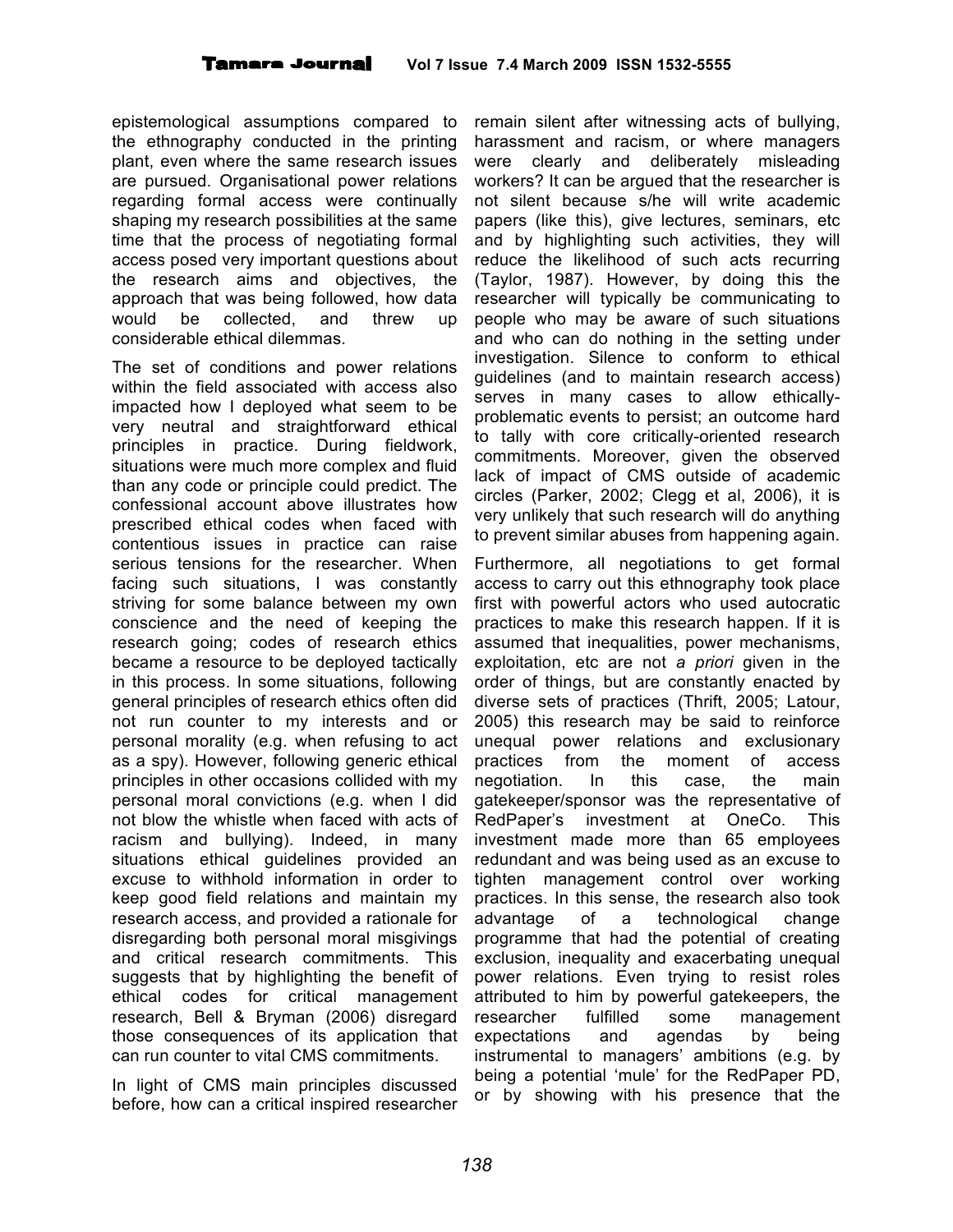company had 'nothing to hide') which pose extra concerns to a critical ethnographer.

Much of the literature advocates that the researcher could (or indeed should) provide feedback or help to solve particular organisational problems in return for research access. To gain access, I was asked to feedback to senior managers my full research findings (which seemed almost attractive in comparison to the alternative of providing change management training). However, providing feedback to managers is often problematic to a critically-oriented scholar. On one hand, this practice is driven by a clear instrumental rationality assumption and is underlined by the idea of providing information primarily to improve company productivity. Moreover, such feedback sessions may create harm to people working for the company where problems relate to particular individuals, or where the feedback reveals gaps in management control regimes. Thus this process runs the risk of disclosing information that would not otherwise be available to senior managers and enabling them to tighten control and increase application of punishment mechanisms. On the other side, by hiding sensitive information from managers the researcher may not be making a true representation of research findings to managers, which is typically a condition of formal research access. It is also important to mention that feedback tends only to be provided to senior managers, securing their already privileged position and typically excluding other employees involved in the research.

Finally, it is possible to interrogate to what extent the application of common-sense social research ethical principles are in fact problematic, especially when associated with formal access to carry out critical ethnographic research. Clearly, I could have followed different paths by, for instances, making OneCo MD aware about my meetings with RedPaper PD, not offering feedback section solely to OneCo senior management (say, asking to have the trade union representatives included in such

sessions) or attempting a more inclusive or democratic means of access. The application of ethical guidelines and ways of getting formal access are always however framed by specific events and circumstances when different concerns are at stake - different individuals would quite likely take different actions under the same conditions. This means that ethical codes will always be open to individual interpretation, and their application will always be contingent. It is therefore very difficult to establish what are idiosyncratic practices, or to decide from an external position how the researcher should ideally have behaved, even in extreme cases (see Taylor, 1987; Punch, 1994; Vanderstaay, 2005). For this reason, the account given above is as frank as possible, so that such issues may be discussed openly.

Complicating this discussion, the ethics of the researcher in practice is strongly influenced by her/his own conscience, which can be in tension with ethical codes. As Taylor argues, "people who cannot deal with moral ambiguity probably should not do fieldwork because of the internal conflicts it imposes" (Taylor, 1987: 294). One could develop this critique further; some CMSinspired research poses a challenge to essentialist and normative ethical views which underpin universal ethical codes (see Collins & Wray-Bliss, 2005; Willmott, 1998). One may further argue that, had current ethical codes associated with getting formal research access been enforced in the past, classical critical research (e.g. Roy, 1952; Dalton, 1979; Beynon, 1975) would never have been carried out. Here again, ethical guidance can have the perverse consequence of hiding ethically contentious issues, to not mention the real possibility that following or applying universalistic research ethical principles can actively have on undermining research freedom (Holland, 2007; Tierney & Corwin, 2007; Nelson, 2004), specially of critical nature (Lincoln & Tierney, 2004).

# **Conclusions**

We have argued above that all ethnographic stages or 'moments' have epistemological and ethical relevance, and have underlined this by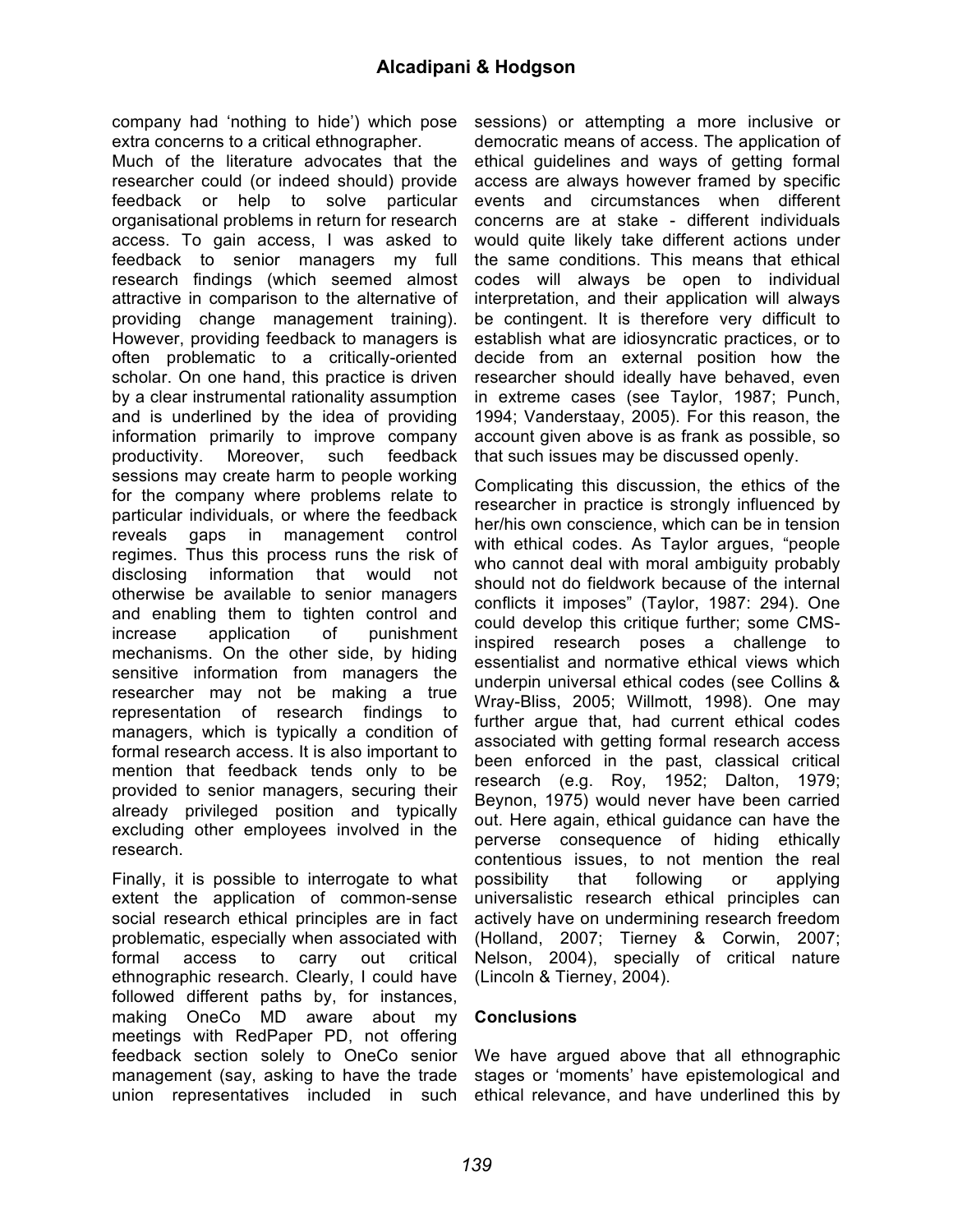indicating the intertwined ethical and practical implications of getting and keeping formal access to do a CMS-oriented ethnography. Research access, far from being a technical issue or an 'hurdle' to be overcome at the outset (Brewis and Wray-Bliss, 2008), is constantly negotiated and re-negotiated and often constitutes a constant struggle, determining the kind of knowledge that can be generated by ethnographic research as it is interwoven within power relations and, therefore, continuously sets up the research conditions of possibilities.

The case under analysis indicates the difficulty/impossibility of simply applying widely-accepted ethical principles, given the reality of power relations in the field and the pragmatic requirements of maintaining access and completing the research project. Where departures from prescribed ethical practice are described above, these we hope are largely explained by the realities of academic work and studentship within work organisations, and arguably many other locations. The inevitable implication of the (ethnographic) researcher within these power relations calls into question the implementation of generic and universal ethical guidelines, given the necessarily situated nature of action and/or inaction in the field. The paper also suggests that getting access in ethnographic research raises more fundamental questions about a researcher's identity and his/her relation to the circumstances, environment and the 'subjects' of enquiry.

Moreover, a theme that has underpinned this paper throughout is the constant tension between codes of research ethics and the researcher's conscience. This is a very delicate relation as any code of conduct will always needed to be judged by who applies it in practice and is facing the situation *in situ*. The blind advocacy of ethical codes can have the consequence of undermining researchers' possibilities of exerting discretion and, as a consequence, undermine research freedom. For critical researchers, and arguably for all researchers, the manner in which access is negotiated and maintained

reflects and forms the ethical aspect of the researcher in action, as s/he becomes implicated in the instrumental manipulation of research subjects and her/his conscience plays a very important role. To the extent that getting access and gathering data are regarded as merely practical research stages, there is the clear danger of naturalising problematic research practices, and shifting the researcher's ethical responsibility to abstract ethical guidelines. Such guidelines tend to impose a particular view of what is ethical in a normative way (cf. Willmott, 1998) and relieve researchers from the burden of following their own conscience and making their own ethical choices.

Our intention in this paper is not to call for the total rejection of ethical guidelines *per se*, or to suggest that the ethnographer, or the critical researcher constitutes in any sense a general exception to such guidelines. Indeed, it could be argued that similar challenges and ethical quandaries face all sorts of social researchers in the field, whether 'critically-oriented' or not. However, we would argue that there is a fundamental discrepancy between the ethical guidelines and codes of conduct espoused by OS researchers and the pragmatic realities of implementing these guidelines in fieldwork which the field tends to suppress $^{33}$ . There is, therefore, a pressing need to engage in a more open discussion of the ethical debates faced by the critically-inspired ethnographer, and social research more widely. This type of discussion may help on addressing the limitations of hegemonic discourses of research ethics and, as such, can help on thinking about alternative modes of engagement with research (cf. Koro-Ljunberg et al, 2007). In particular, this would demand that (critical) researchers constitute themselves through practices of resistance against the hegemonic stances of ethical codes and reflexively analyse their own actions. It would also require that researchers deliberately reflect on the type of moral and ethical research they desire to conduct (cf. Koro-Ljunberg et al, 2007: 1092).

<sup>&</sup>lt;sup>33</sup> With a few notable exceptions (in particular Van Maanen, 1983; Taylor, 1987 and Vanderstayy, 2005.)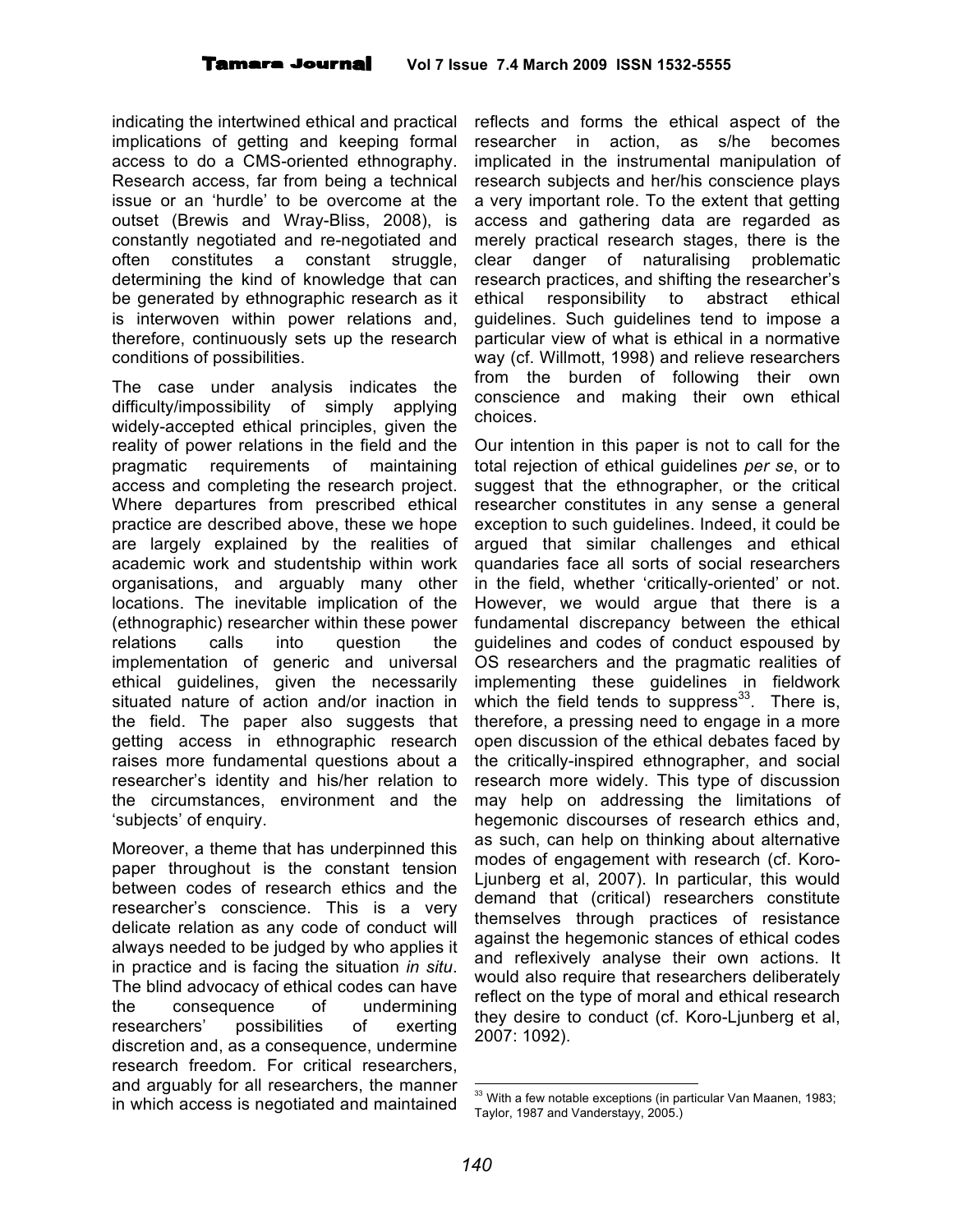An important move in this direction would be to sponsor a "situated view of research ethics" (cf. Ferdinand et al, 2008) where the value and validity of the researcher's own morality is recognised. A situated view of research ethics challenges normative and dogmatic views of ethics, and recognises, following Bauman (1993), that 'situated dilemmas' are "by their very nature neither reducible nor amenable to universal codified rules" (Ferdinand et al, 20085: 535). This approach therefore supports the development of research practices which are locally informed and where ethics is taken in its micro political dimension. Rejecting 'descriptive' and 'normative' ethics (Willmott, 1998), this approach has the advantage of not undermining the researcher's capacity to actively exercise his/her own conscience to deal with ethical issues, but instead taking conscience as a fundamental aspect in the research encounter. It is therefore an essentially reflexive approach, which remains suspicious of the normalising tendency within explicit and formalised ethical guidelines (Brewis and Wray-Bliss, 2008).

The development of a situated and engaged research ethic is essential if we are to protect an ethically-defensible form of (critical) organisational research which does not rely on universalistic ethical principles. This would not mean that ethical injunctions will cease to exist, but an avoidance of codified and explicit rules will help in the creation of research practices that are more coherent with diverse research frameworks (critical or otherwise). This approach would also open space for the pursuit of vital critical research, which sometimes requires transgressing the boundaries of imported and inflexible ethical codes .More importantly, such an approach may help to combat the alienation of the researcher, enabling her/his own conscience to be put in the foreground rather than being left behind the scenes, suppressed or dislocated from the practices s/he engages in when undertaking research in the field.

Ackroyd, S. Less Bourgeois Than Thou? A Critical Review of Studying Management Critically. *Ephemera*, 2004, 4.

Adler, P & Adler, P. Observational Techniques in: Denzin, N & Lincoln, Y *Handbook of qualitative research*. London: Sage, 1994.

Adler, P. 'Critical in the Name of Whom and What?', *Organization*, 2002, 9, 387–395.

Adler, P.S., L. Forbes, and H. Willmott, On critical management studies. In In Brief, A., Walsh, J. (Ed.) *The Annals of the Academy of Management*. (forthcoming), 2007

Agar, M. *The Professional Stranger*. New York: Academic Press, 1980.

Alvesson, M & Deetz, S. *Doing critical management research*. London: Sage, 2000.

Alvesson, M. & Willmott, H. *Critical management studies*. London: Sage, 1992.

Alvesson, M. & Willmott, H. *Making Sense of Management*. London: Sage. 1996.

Ashcraft, K. L., & Mumby, D. K*. Reworking Gender: A Feminist Communicology of Organization*. Thousand Oaks, CA: Sage, 2004.

Atkinson, P et al *Handbook of ethnography*. London: Sage, 2001.

Barker, R. An examination of organizational ethics. *Human Relations*, 2002, 55, 1097 – 1116.

Bate S. Whatever happened to Organizational Anthropology? A review of the field of Organizational Ethnography and Anthropological Studies. *Human Relations*, 1997, 50, 1147-1175.

Beauchamp, T; Faden, R.; Wallace, R.: Walters, L. *Ethical issues in social research*. London*:* The Johns Hopkins University Press, 1982.

#### **REFERENCES**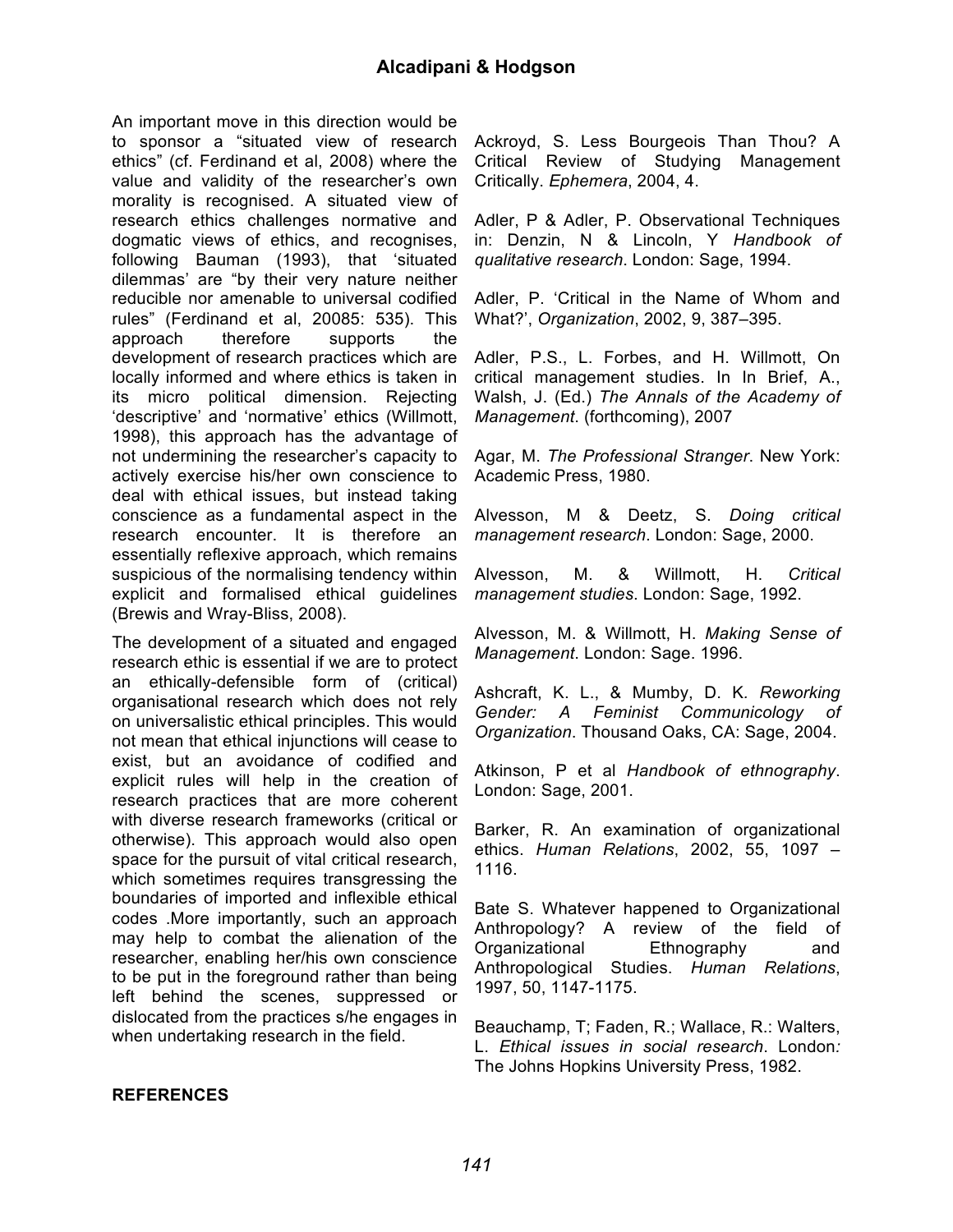Bell, E. & Bryman, A. The Ethics of Management Research: an exploratory content analysis. *British Journal of Management*, 2006. 17, 1-13.

Banerjee, B. & Linstead, s. Masking Subversion: Neo-colonial Embeddedness in Anthropological Accounts of Indigenous Management. *Human Relations,* 2004, 57, 221-247.

Beynon, H. *Working for Ford*. East Ardsley: EP Publishing, 1975.

Bohm, S & Spoelstra, S. No Critique. *Ephemera*, 2004, 4.

Boje, D., Bohm, S., Casey. C., Clegg, S. ,Contu, A., Costea, B., Gheradi, S., Jones, C., Knights, D., Reed, M, Spicer, A. and Willmott, H. (2001) 'Radicalizing organization studies and the meaning of critique', *ephemera: critical dialogues on organization*, 2001, 303–13.

Braverman, H. *Labor and monopoly capital*. New York: Monthly Review Press, 1974

Brewis, J. and Wray-Bliss, E. Re-searching Ethics: Towards a More Reflexive Critical Management Studies. Organization Studies, 2008, 29, 1521-1540.

Brown, P Monthoux, G and McCullough, A *The Access Casebook*. Stockholm, Teknisk Högskolelitteratur, 1976.

Bruni, A. Have You Got a Boyfriend or Are You Single?: On The Importance of Being Straight in Organizational Research", *Gender, Work and Organization*, 2006a,13, 299-316.

Bruni , A Access as Trajectory: entering the Field in Organizational Ethnography. *EGOS Colloquium*, 6-8 July, Bergen, 2006b.

Bryman, A *Ethnography, Volume 4: Ethnographic Fieldwork Practice*. Thousand Oaks, London: Sage, 2001.

Bryman, A. *Doing Research in Organizations*. London: Routledge, 1988.

Bulmer, M. *Social Research Ethics*. London: Macmilllan.

Bunchanan, D., Boddy, D, McCalman, J. *Getting in, Getting on, and getting back. In:* Bryman, A*. Doing Research in Organizations.* London: Routledge, 1988.

Burawoy, M. *Manufacturing consent*. Chicago: University of Chicago Press, 1979.

Calás, M & Smircich, L. Symposium: On Critical Management Studies. *Organization* 2002, 9: 363

Calás, M. B., & Smircich, L. *Postmodern management theory*. Aldershot: Ashgate, 1997.

Calvey, D. Getting on the door and staying there: a cover participation observational study of bouncers. In: Lee-Treweek, G & Linkgole, S. Danger in the field: risk and ethics in social research .London: Routledge, 2000,

Cannella, G. S. &Y. S. Lincoln (2007). Predatory vs. dialogic ethics - Constructing an illusion or ethical practice as the core of research methods. Qualitative Inquiry, 13, 315- 335.

Cassell, K & Jacobs, S *Handbook on ethical issues in anthropology*. Special Publication of the AAA No. 23. Arlington, VA: American Anthropological Association. Available from http://www.aaanet.org/committees/ethics/toc.htm, 1987.

Childress, J. Nuremberg's Legacy: Some Ethical Reflections. *Perspectives in Biology and Medicine*, 2000, 43, 3, 347-361.

Clegg, S. , Courpasson, D., & Phillips, N*.. Power and organizations*. London: Sage, 2006 Clegg, S., & Dunkerley, D. *Organization, class and control*. London: Routledge and Kegan 4: Paul, 1980.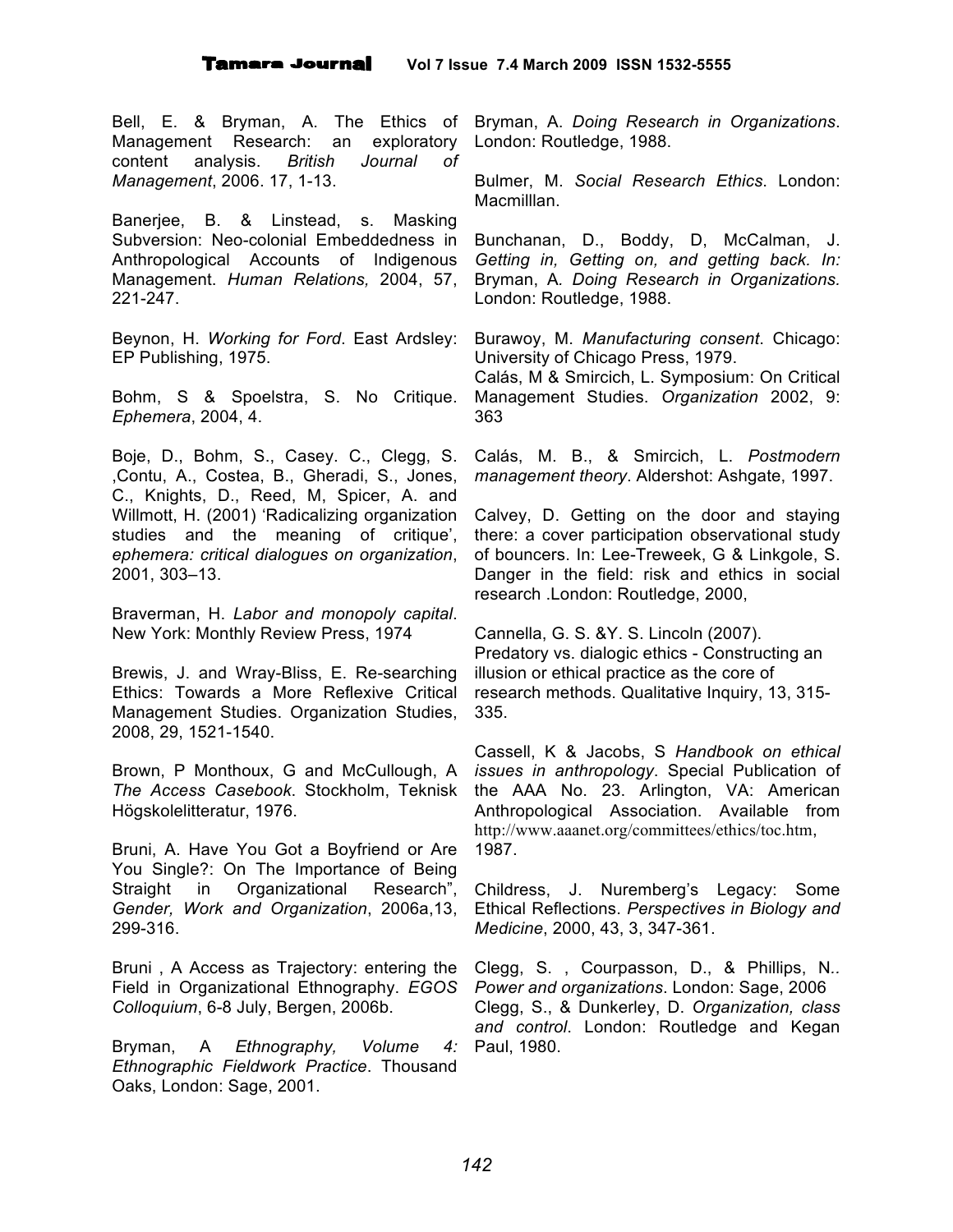*Learning,* 2006, 37,7-27.

Clifford, J *The Predicament of Culture: Twentieth-Century Ethnography, Literature, and Art.* Cambridge: Harvard University Press, 1988.

Clifford, J. & Marcus, G. *Writing culture: the poetics and politics of ethnography*. London: University of California Press, 1986.

Collins, H. & Wray-Bliss. E. Discriminating ethics. *Human Relations*, 2005, 58, 799-824. Collinson, D. L., Knights, D., & Collinson, M. *Managing to discriminate.* New York: Routledge, 1990.

Cooper, R., & Burrell, G. Modernism postmodernism and organizational analysis: An. introduction. *Organization Studies*, 1988, 9, 91–112.

Crowley, J. E. (2007). Friend or Foe? Self-Expansion, Stigmatized Groups, and the Researcher- Participant Relationship Journal of Contemporary Ethnography 36(6): 603- 630.

Dalton, M *Men Who Manage*. Wiley: New York, 1979.

Davies, C. *Reflexive Ethnography*. London: Routledge, 1999

Dash, L. (2007). "Journalism and Institutional Review Boards." Qualitative Inquiry 13(6): 871-874.

Denzin, Norman K. *Interpretive Ethnography: Ethnographic Practices for the 21st Century*. Thousand Oaks, CA: Sage Publications, 1997.

Dougherty, D. S. and J. Atkinson (2006). "Competing ethical communities and a researcher's dilemma - The case of a sexual harasser." Qualitative Inquiry 12(2): 292-315.

Clegg, S., Kornberger. M., Carter, C, & Emerson, R, Fretz, R, & Shaw, L. *Writing* Rhodes, C For Management? *Management Ethnographic Fieldnotes*.Chicago: University of Chicago Press, 1995.

> Ferdinand, J. Pearson, G. Et al A Different Kind of Ethics. *Ethnography*. 8(4): 519–543.

> Feldman, M, Bell, J and Berger, M. *Gaining Access: a practical and theoretical guide for qualitative research*. Walnut Creek: Altamira Press, 2002.

> Fetterman, D. *Ethnography step by step.* London:Sage, 1989

> Fine G. Ten Lies of Ethnography: moral dilemmas of field research. *Journal of Contemporary Ethnography*, 1993, 22, 267-294. Fleetwood, S., & Ackroyd, S.. *Critical realist applications in organisation and management studies*. London: Routledge, 2004.

> Foley, D. Critical Ethnography: a reflexive turn. Qualitative Studies in Education, 2002,15, 469 - 490.

> Fontana, A & Frey, J. Rethinking Observation: From Method to Context in: Denzin, N & Lincoln, Y *Handbook of qualitative research*. London: Sage, 1994.

> Forbes, L. C., & Jermier, J. M. The institutionalization of voluntary organizational greening and the ideals of environmentalism: Lessons about official culture from symbolic organization theory. In A. Hoffman & M. Ventresca (Eds.), *Organizations, policy and the natural environment: Institutional and strategic perspectives*: 194-213. Stanford: Stanford University Press, 2002.

> Forester, J. On Fieldwork in a Habermasian Way: Critical Ethnography and The Extraordinary Character of Ordinary. In Alvesson, M. & Willmott, H. Studying Management Critically. London: Sage, 2003

> Foucault, M. The Subject and Power. In: Faubion, J. *Michel Foucault: power*. London: Penguin, 2000.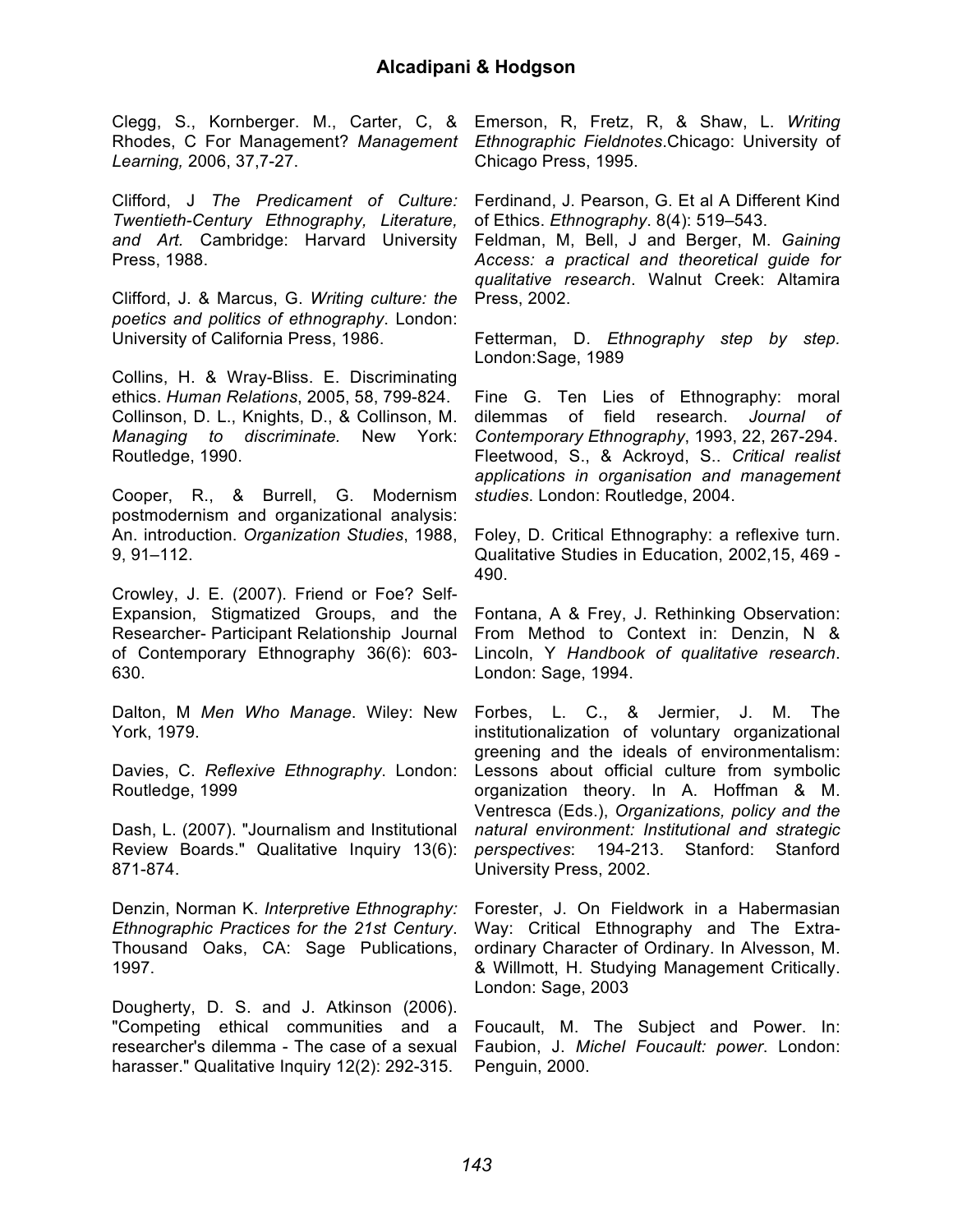Fournier, V. & Grey, C. At the Critical Critical Management Studies. *Relations*, 2000, 53,7-32

*the corporate landscape*. New York: Aldine de Gruyter, 1990.

Gellner, D & Hirsch, E. *Organizations: anthropologists at work*. Oxford, New York: Berg Publications, 2001.

Gill, J & Johnson, P. *Research methods for managers*. London: Paul Chapman (3rd edition), 2002

Gray, P. S. (1980). "Exchange and Access in Field Work." Urban Life 9(3): 309-331.

Grey, C. and Willmott, H. *Critical Management Studies: A Reader*, New York: Oxford University Press, 2005

Guillemin, M. and L. Gillam (2004). "Ethics, Reflexivity, and "Ethically Important Moments" in Research." Qualitative Inquiry 10(2): 261-280.

Gunsalus, C. K., E. M. Bruner, et al. (2007). "The Illinois White Paper - Improving the system for protecting human subjects: Counteracting IRB "mission creep"." Qualitative Inquiry 13(5): 617-649.

Gummesson, E. *Qualitative Methods in Management*. London: Sage, 2000.

Hammersley, M & Atkinson, P. *Ethnography: Principles in Practice*.. New York: Routledge (2nd edition), 1995.

Harrington, B The Social Psychology of Access in Ethnographic Research. *Journal of Contemporary Ethnography,* 2003, 32, 592- 565.

Professional: the Case of Management in Journal of Management 1993, 46 , 97-120.Studies 39, 7, 803-821

Moment: Conditions and Prospects for *Participants and Facilitating Social and* Ilgen, D.; Marrett, C. & Citro, C*. Protecting Behavioral Sciences Research*. Washington: The National Research Council, 2003.

Gagliardi, P *Symbols and artifacts: views of* Jeffcutt, P. From Interpretation to representation in Organisational Analysis: Postmodernism, Ethnography and Organizational Symbolism. *Organisation Studies*, 1994, 15, 241-274.

> Johnson, J. *Doing Field Research*. New York: The Free Press, 1975.

> Jones, T. Ethnography, Belief ascription, and epistemological barriers" *Human Relations*, 2000, 53, 299-310.

> Jordan S & Yeomans D. Critical ethnography: Problems in contemporary theory and practice. *British Journal of Sociology of Education* 1995; 16, 389 408.

> Kelamn, H. Ethical Issues on Different Social Science Methods. In Beauchamp, T; Faden, R.; Wallace, R.: Walters, L. *Ethical issues in social research*. London: The Johns Hopkins University Press, 1982

> Kondo, D. *Crafting Selves*. Chicago: University of Chicago Press, 1990.

> Koro-Ljungberg, M., M. Gemignani, et al. (2007). "The Technologies of Normalization and Self Thinking About IRBs and Extrinsic Research Ethics With Foucault." Qualitative Inquiry 13(8): 1075-1094.

> Kunda, G*. Engineering culture: control and commitment on a high-technology firm*. Philadelphia: Temple University Press, 1992. Latour, B. *Reassembling the Social*. London: Oxford, 2005.

> Leidner, R *Fast food, Fast talk: service work and routinization of everyday life*. London: University of California Press, 1993.

Hodgson, D.E. (2002) Disciplining the Linstead S "From Postmodern Anthropology to Deconstructive Ethnography" *Human Relations*,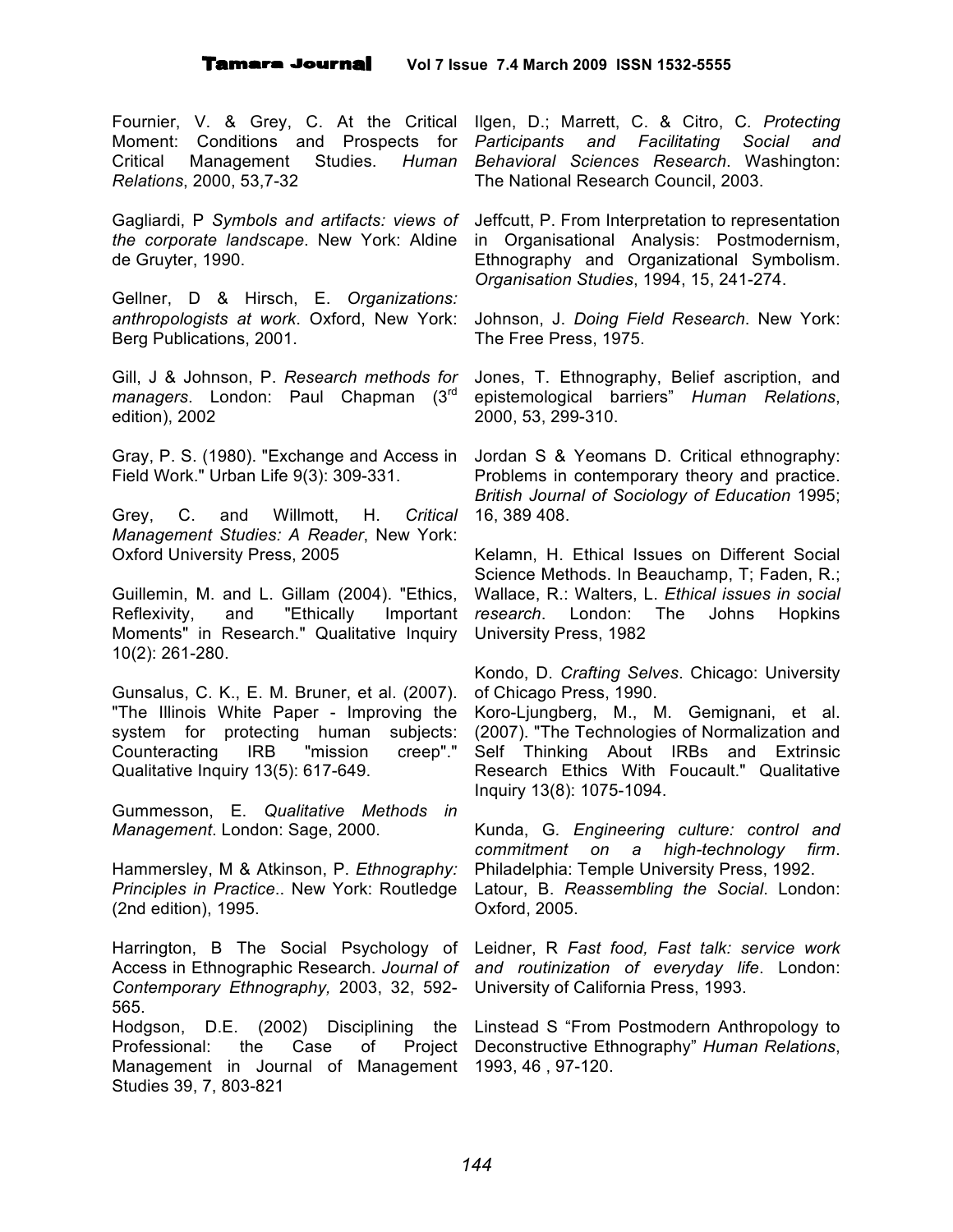sabotage and the symbolic process. *Personnel Review,* 1985, 14, 12–19. *Management Learning,* 2006,37, 33-37.

Maginn, P. J. (2007). "Negotiating and Securing Access:Reflections from a Study into Urban Regeneration and Community Participation in Ethnically Diverse Neighborhoods in London, England." Field Methods 19(4): 425-440.

Marcus, G. & Cushman, D. Ethnographies as Texts. *Annual Review of Anthropology*, 1982, 11, 25-69.

Marcus, G. & Fischer, M. *Anthropology as cultural critique. an experimental moment in the human sciences*. Chicago: University of Chicago Press, 1986.

Marcus, G. *Critical Anthropology*. Santa Fe: School of American Research Press, 1999.

Marcus, G. What Comes (just) after 'post'? The Case of Ethnography in: Denzin, N & Lincoln, Y *Handbook of qualitative research*. London: Sage, 1994.

Marzano, M. (2007). "Informed consent, deception, and research freedom in qualitative research - A cross-cultural comparison." Qualitative Inquiry 13(3): 417- 436.

Marglin, S. What Do Bosses Do?: The Origins and Functions of Hierarchy in Capitalist *Production. Review of Radical Political Economics*, 1974, 6, 60-112

McKinlay & K. Starkey *Foucault, management and organization theory*. London: Sage, 1998.

Meyer. P. *The Vanishing Newspaper*. Columbia, MO: The University of Missouri Press, 2004.

Morrill, C et al Toward an Organizational Perspective on Identifying and Managing

Linstead, S Breaking the purity rule: Industrial Formal Gatekeepers *Qualitative Sociology*, 1999, 22, 51-72.

> Murphy, E. & Dingwall, R. The Ethics of Ethnography. In: in: Atkinson, P et al *Handbook of ethnography*. London: Sage, 2001.

> Nelson, C. (2004). "The brave new world of research surveillance." Qualitative Inquiry 10(2): 207-218.

> Parker, M. *Against management* . Oxford: Polity, 2002.

> Parker, M. Capitalism, subjectivity and ethics: Debating labour process analysis. *Organization Studies*, 1999, 20; 25-45.

> Parker, M. *Ethics & organizations*. London: Sage, 1998.

> Pondy, L. R., Frost, P.J., Morgan, G., & Dandridge, T.C. *Organizational Symbolism*. Greenwich, CT: JAI Press, 1983.

> Prasad, A. *Postcolonial theory and organisational analysis*. Basingstoke: Palgrave Macmillan, 2003.

> Punch, M. Politics and Ethics in Qualitative Research" in: Denzin, N & Lincoln, Y *Handbook of qualitative research*. London: Sage, 1994. Punch, M. *The Politics and Ethics of Fieldwork*. London: Sage, 1986

> Ram, M. Hustling, hassling and making it happen: researching consultant in a small firm context. *Organization*, 2000, 7, 657-677.

> Rambo, C. (2007). "Handing IRB an unloaded gun." Qualitative Inquiry 13(3): 353-367. Rosen, M. Coming to Terms with the Field:

> Understanding and doing organizational ethnography*. Journal of Management Studies*, 1991, 28, 1-23.

> Roy, D. Quota Restriction and Goldbricking in a Machine Shop. *The American Journal of Sociology*, 1952, 57, 427-442.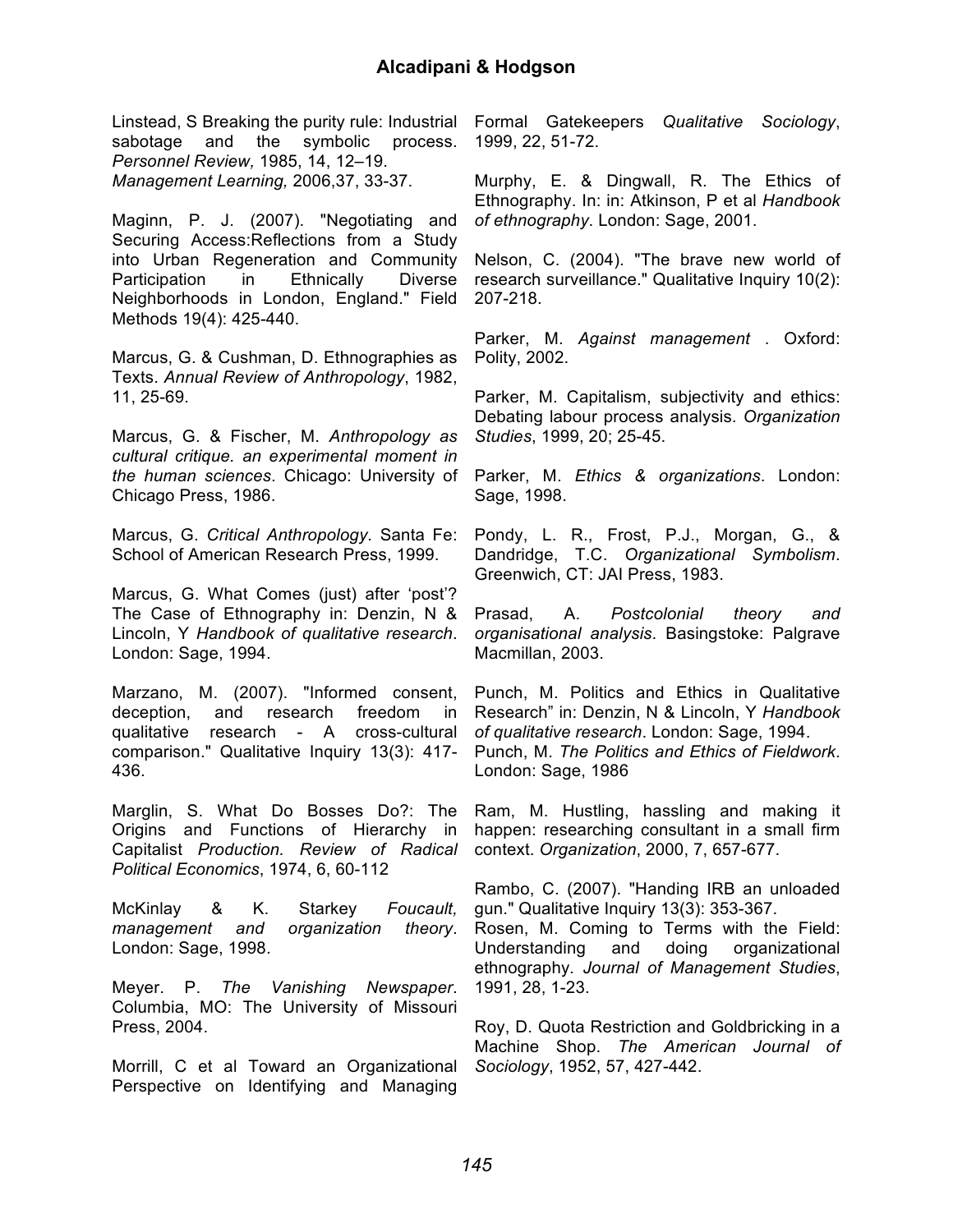*Administrative Science Quarterly,* 1979, 24:527-538.

Silverman D. *Doing qualitative research: a critical guide*. London: Sage, 1999.

Smith, V. Ethnography bound: taking stock of organizational case studies. *Qualitative Sociology*, 1997, 20, 425-35

Smith, V. Ethnography of worker and the work of ethnographers in: Atkinson, P et al *Handbook of ethnography*. London: Sage, 2001.

Spradley, J.P. *The ethnographic Interview*. New York: Holt, Rinehart & Winston, 1979.

Taylor, S. Observing abuse: professional ethics and personal morality in field research. *Qualitative Sociology*, 1987,10, 288-302.

Thomas, J. *Doing Critical Ethnography*. London: Sage, 1993.

Thompson, P. & Ackroyd, S. All Quiet on the Workplace Front? A Critique of Recent Trends in British Industrial. *Sociology*.1995; 29, 615-633

Thrift, N. *Knowing Capitalism*. London: Sage, 2005.

Townley, B. *Reframing human resource management*. London: Sage, 1994.

Van Maanen, J. *Representation in Ethnography*. London: Sage, 1995.

Van Maanen, J. *Tales of the Field*. London: University of Chicago Press, 1988.

Sanday, P. The Ethnographic Paradigm(s) Van Maanen, J. The Fact and Fiction in Organizational Ethnography" *Administrative Science Quarterly*, 1979, 24, 539-550

> Van Maanen,, J. The Moral fix: On the ethics of fieldwork. In Emerson, R. *Contemporary Field Research*. Boston: Little Brown, 1983.

> Vanderstaay, S One hundred dollars and a dead man: ethical decision making in ethnographic fieldwork. *Journal of Contemporary Ethnography*, 2005, 34, 371-409.

> Watson, T. Ethnographic fiction science: making sense of managerial work and organizational research process with Caroline and Terry. *Organization*, 2000, 7, 489-510.

> Willmott, H. What's Been Happening in Organization Theory and Does it Matter? *Personnel Review*, 1995, 24, 51 – 71.

> Willmott, H., & Knights, D. Power and subjectivity at work : From degradation to subjugation in social relations. *Sociology Review*, 1989, 23, 535-558.

> Wright, D. (2004). "Creative nonfiction and the academy: A cautionary tale." Qualitative Inquiry 10(2): 202-206.

> Wray-Bliss, E Abstract Ethics, Embodied Ethics: The strange Marriage of Foucault and Positivism in LPT. *Organization*, 2002, 9, 5-39. Wray-Bliss, E. A Right to Respond? Monopolisation of 'Voice' in CMS. *Ephemera*, 2004, 4.

> Wray-Bliss, E. Research Subjects/Research Subjections: exploring the ethics and politics of critical research. *Organization*, 2003, 10, 307- 325.